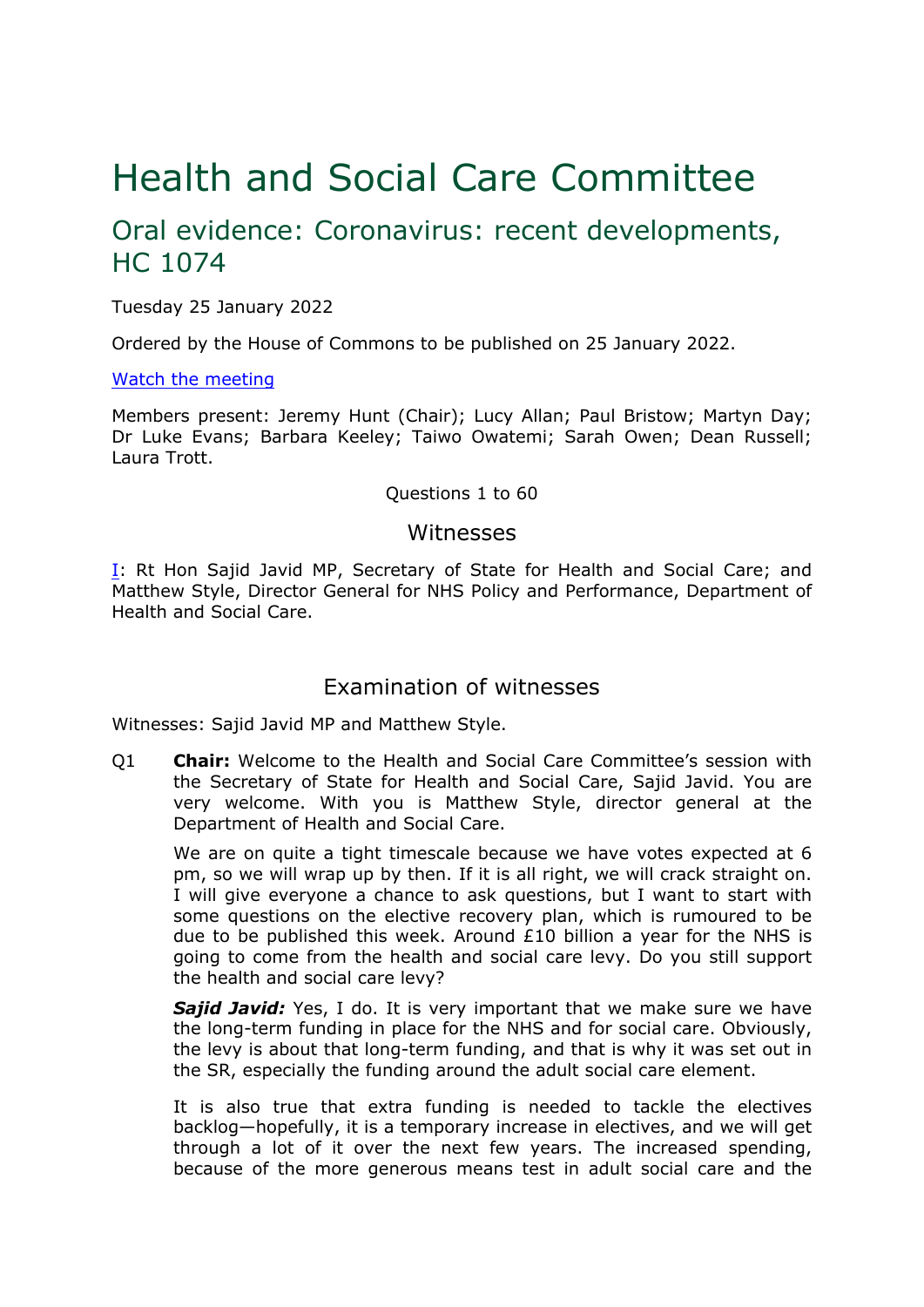new cap that will be introduced in adult social care, is a longer-term structural increase in spending, and there should be a proper way to pay for that.

Q2 **Chair:** With all the discussions in the press at the moment about delaying the introduction of the health and social care levy, no one in the NHS and care system need worry that the  $£12$  billion a year that it is going to be raising from April is under threat.

*Sajid Javid:* The funding that has been announced for NHS and adult social care over the SR period is secure.

Q3 **Chair:** Thank you. When you publish it, will the elective recovery plan address how we are going to find the 4,000 additional doctors and nearly 19,000 additional nurses that the Health Foundation says are needed to do the backlog of operations?

**Sajid Javid:** I will say a word about the elective recovery plan. First, why do we need a plan? It is because of the impact of the pandemic, where we have seen, sadly, that waiting lists have risen. The elective waiting list is around 6 million and, as I have said before to your Committee and been very transparent about it, I expect the upward pressure to continue as more and more people who have stayed away from the NHS come back.

We estimate at least 7 million stayed away—because they were asked to, perhaps. There will be an impact, I am sure, because of the Omicron wave as well, but we want people to come forward. In doing so, we have to be prepared for a substantial increase in elective activity to get through as much as we can.

A number of things are going to be required. There are new ways of doing things, which we may get on to in a moment, but workforce is going to remain absolutely critical. Certainly, there has been extra spending allocated to the NHS over the SR period. It is £15 billion or thereabouts for the NHS over the three-year SR period from the levy, but in total, with the extra spending—not just the levy but in total—it is around £23 billion, and I would expect a substantial amount of it to go towards workforce.

Q4 **Chair:** My question is not about the funding, which we recognise is there; it is about whether the elective recovery plan, when it is published, will say how many extra doctors, nurses and other frontline workers you expect to be needed to cope with the backlog in operations. Are you going to detail those numbers, and are you going to say how we are going to get those extra numbers?

*Sajid Javid:* It will talk about the importance of the workforce and plans—

Q5 **Chair:** How we are going to get the extra doctors and nurses—the frontline workers.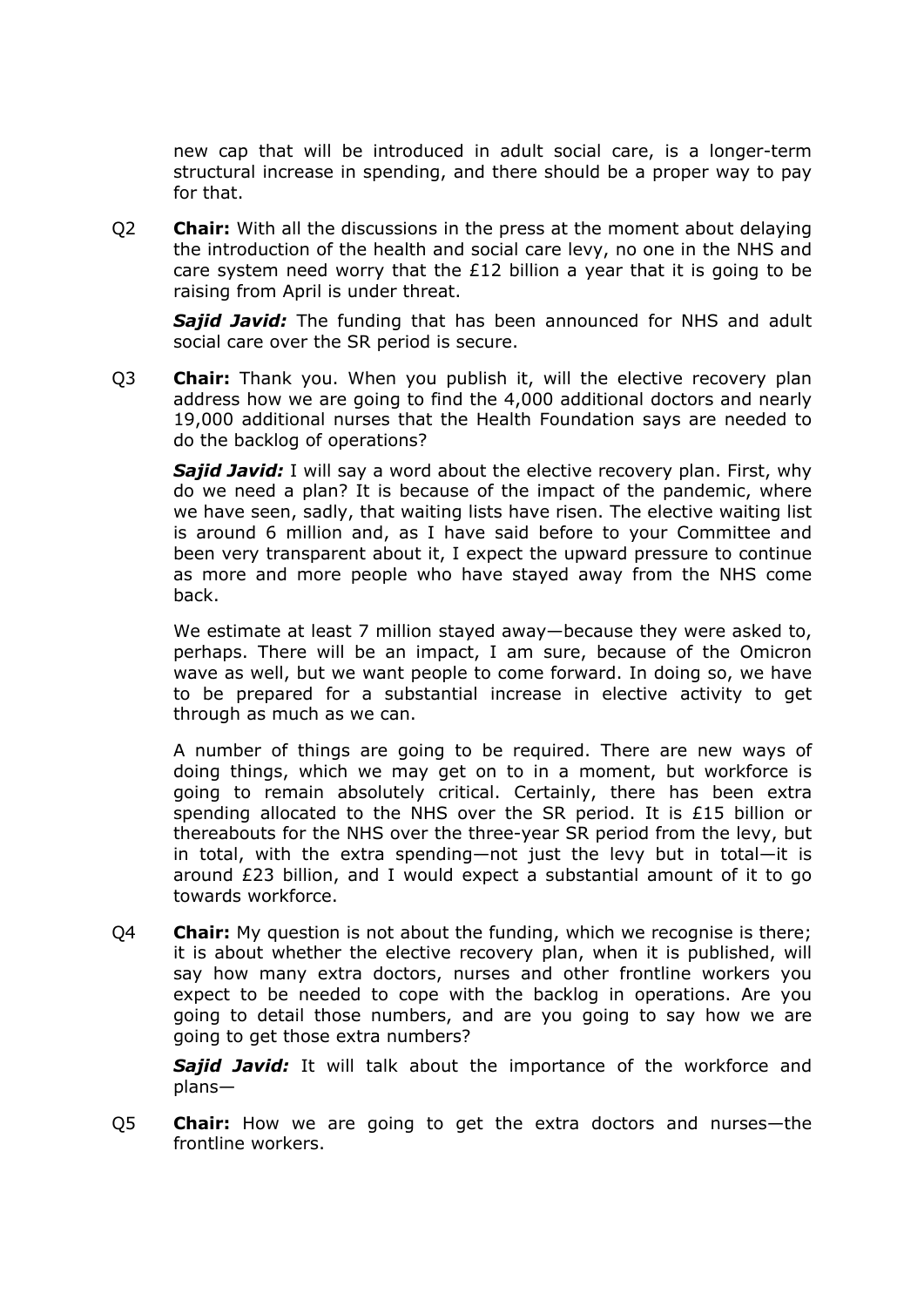*Sajid Javid:* Yes, but a number of initiatives are already in place to get more doctors and more nurses. In the last year, for example, we have been successful at getting some 4,800 more doctors and 10,900 more nurses. We need more, and we have been very clear about that. We will set out not just an elective recovery plan. Separately, we also have Health Education England working on a framework for the workforce, and through other ways we will set out the major workforce challenges, for both healthcare and the regulated adult social care sector, and how we intend to address that.

Q6 **Chair:** Will the elective recovery plan also address the pressures in the social care system? There are around the same number of beds inappropriately occupied in hospitals by patients who cannot get their social care package and cannot be discharged as there are Covid patients at the moment.

*Sajid Javid:* The plan will refer to the importance of integration between elective care in the NHS and social care. I think probably what is more important in addressing that is that we will also shortly publish an adult social care and NHS integration White Paper. I think that is going to be part of the important set of reforms we need to make to ensure that we are getting much more joined-up work and a much more improved system between the NHS and adult social care.

Q7 **Chair:** Finally on the short-term pressures, the money from the levy—the extra £10 billion going into the NHS—starts from April. There are lots of long-term pressures with workforce and the social care system, but from next April, when it comes to recruitment, some people say that we should continue the suspension of the 16-hour rule to make it easier for people who have just retired from the NHS to come back into the workforce. Some say we should cut the visa application fees for overseas doctors and nurses and extend the workforce retention and recruitment fund. There should be in place those kinds of short-term measures, alongside short-term measures to help people get home who are stuck in hospital and who need to get into the social care system, so that from next April we can really get cracking.

**Sajid Javid:** I think these kinds of measures are important. You mention the 16-hour work rule. There are rules around pensions, some visa changes and some more recent ones we have announced for the social care sector. For the NHS, there is also the emergency register; I think around 50,000 people have come forward and registered. All of this is important in our thinking to make sure that we have the workforce that we need for the challenges that lie ahead.

Q8 **Chair:** I want to move on to some slightly more strategic questions about workforce before moving on to my colleagues. On 8 June last year we published a report on workforce burnout in the NHS and social care systems. We quoted a figure from NHS Providers that 92% of trusts have concerns about staff wellbeing, stress and burnout—92%. Six months after that report we still have not had a Government response. Why is that?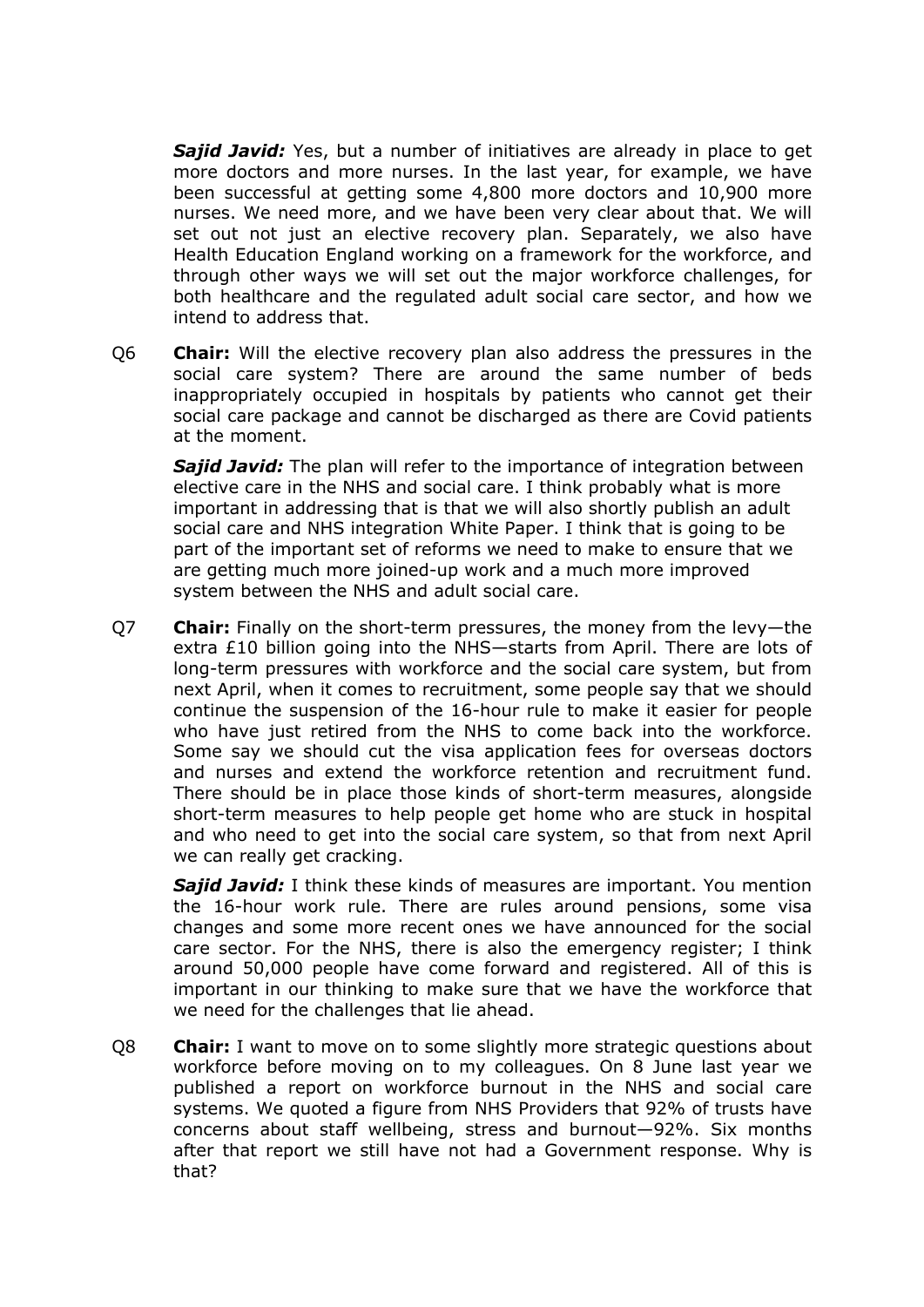*Sajid Javid:* First, can I say in terms of workforce—I have said it before but I cannot say it enough—how incredibly hard the NHS and social care workforce work in normal times, even before the pandemic, but during the pandemic they have really risen to the challenge and performed with distinction? All of us, whether it is the Department I represent or parliamentarians generally, have a duty to support them in every way we can.

We will respond to the work the Committee did—and thank you for that work. It does not mean there isn't work going on to support the workforce and its resilience. Plenty of work has happened, and it will continue, but there will be a more formal response to the report.

I can say a bit about the work that we will be doing. We have a people recovery task force—

Q9 **Chair:** We will get to that, but can you understand the scepticism people feel about the Government's real commitment to this issue if it takes six months to respond to a Select Committee report? We understand there is a pandemic and we have been flexible with the timings of responses, but workforce is the No. 1 issue across the whole of the NHS, and for us not to have had a response six months later is a big concern.

**Sajid Javid:** There should not be any scepticism because the evidence is in the work that we are already doing. For example, I was about to mention the people recovery taskforce that we have set up. Even before the pandemic, there were a lot of workforce pressures, which Committee members will recognise. It has got much more challenging, of course, because of the pandemic.

There is the work we have done on both physical and mental health support; the work on retaining staff—creating the time and space for staff to make sure they have time to reflect and to take rest and respite; the wellbeing guardians we have introduced at board level; and the investment in wellbeing, including wellbeing conversations proactively asking people in the NHS in particular what further support will be provided.

I am in no way suggesting that this is enough—we need to absolutely keep working on it. The work you have done as a Committee is important, and we will respond.

Q10 **Chair:** Let me ask you another question. Training for NHS staff is funded by Health Education England. The last time you were with us you said you had only just got your settlement from the Treasury and you would set HEE's budget for the next year. Has that been done?

*Sajid Javid:* As far as I am aware, it is not finalised at this point. It is almost done, but it is not finalised at this point. Of course, it will be in advance of this financial year.

Q11 **Chair:** The workforce is the biggest concern facing the NHS. HEE is going to be merged into NHS England, but it is the body that funds the training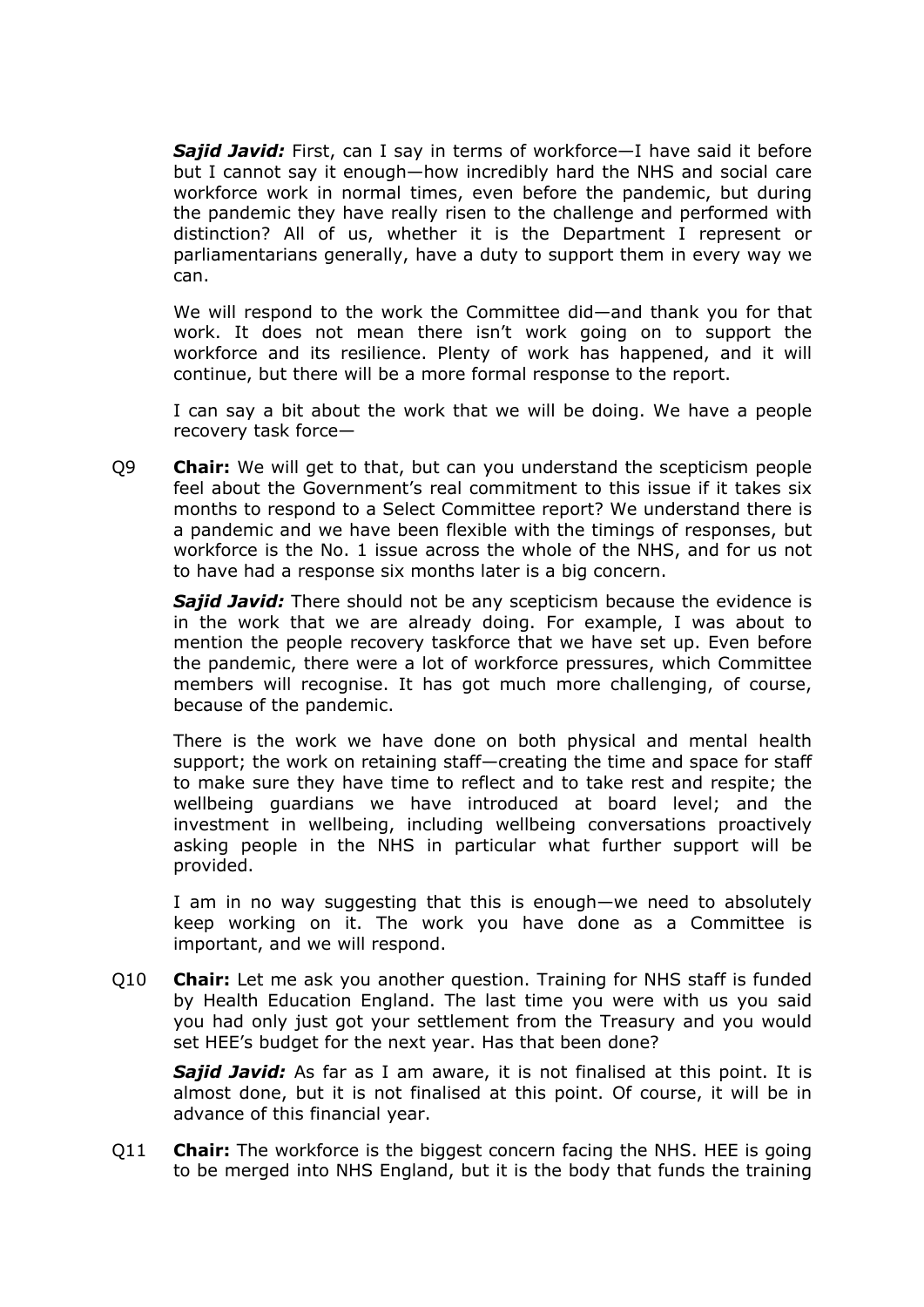of new doctors and nurses. The numbers of new doctors and nurses to be trained are decided by HEE; the financial year starts in two and a half weeks, and we still do not know how much money it is going to get. You understand why people are sceptical about the nice words the Government say about workforce when something as central as that has still not been sorted out.

*Sajid Javid:* Of course it is hugely important that you set the budget in time. The budget will be set in time. A number of discussions have gone on with HEE and the NHS, especially in the light of the forthcoming merger. Once that is complete, we can set the budget. In the meantime, the work of HEE and NHS on workforce continues.

It might be helpful to point out that over the past year, if you look at what has changed in the workforce, there are 44,700 more people in the NHS; that is the increase in the workforce. There are around 127,000 doctors and around 310,000 nurses—the highest number for both doctors and nurses we have ever had. If I look at doctors at medical school, last year's entry at something like 4,000 was the highest number ever. We have a good pipeline of GPs and potentially other types of doctors going through medical school. I think dentists are at record numbers as well. So there has been a huge amount of investment in workforce.

Q12 **Chair:** Yesterday, Simon Stevens recognised in the House of Lords that there had been increases in the numbers of doctors and nurses during the pandemic. He said that was very welcome, but he used a very strong phrase to describe the Government's refusal to do long-term workforce planning. He said it was "wilful blindness". He said the Government had known these issues were happening for a long time—over several years but at every stage had refused to support Health Education England to do that long-term planning and still now was not even setting Health Education England's budget. What would you say to that phrase—"wilful blindness"—used by Simon Stevens, the man who used to run the NHS?

*Sajid Javid:* Where I would agree with him, and I read his remarks after he made them, is on the importance he attaches to the workforce and the need for a long-term plan for it. I absolutely agree with him on that. If we talk specifically about the NHS—it applies very much to social care as well, but focusing on the NHS for a minute—when we try to look at the demographic changes in the country, the impact of the pandemic, the new medicines and treatments, and new ways of diagnosing people, obviously we want to make sure we have the workforce for that.

What have we done about it? The bit I would not agree with is the idea that the Government do not have a plan to deal with these workforce pressures. Back in July last year, I commissioned HEE to do what I called a workforce framework to look at the key drivers and trends in workforce; to look at the skills that are needed; the longer-term training; the values that we want to represent and see represented through our workforce; and what should be the shared assumptions throughout the system, not just HEE but the NHS and other parts of the wider health and social care system.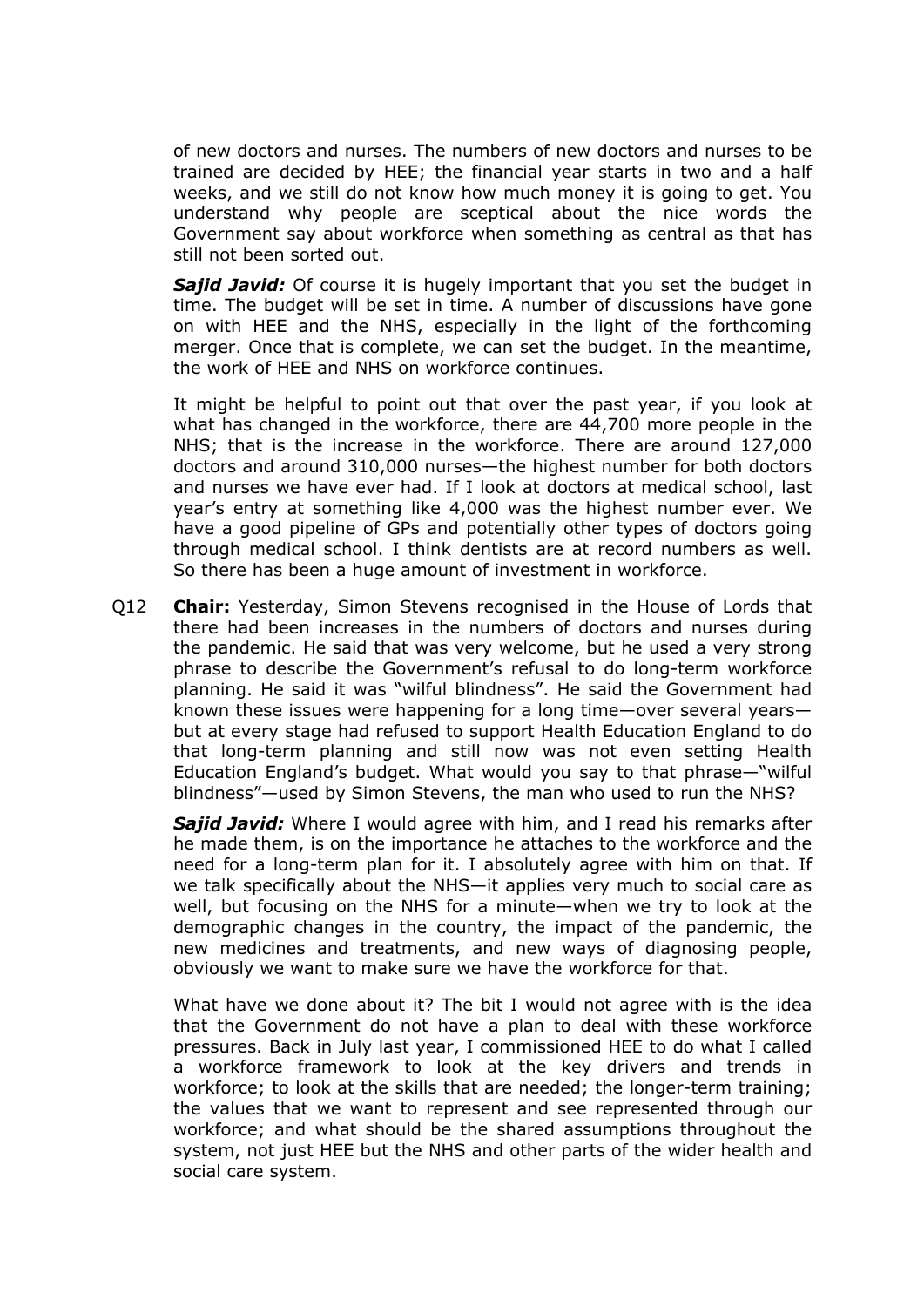One thing I have also done very recently, and I am happy to tell the Committee about, is to commission the NHS to develop a long-term workforce strategy. That had not been done before because I wanted to kick off the work first with HEE. Hopefully, it will report in the next few months. It has done a lot of work on this, and I wanted that framework to feed into the NHS. The fact we are doing a merger now of HEE and NHS England will help a lot and make the whole thinking around workforce much more joined up. Having now commissioned the NHS to do this long-term workforce strategy, I hope Committee members, Lord Stevens and others will welcome it as the right way forward.

Q13 **Chair:** I have a final question on this. This Committee has suggested that the way through this is a very simple one, which is to ask a body—it could be Health Education England; it could be NHS England—to do independent forecasts of the numbers of doctors and nurses in every specialty it thinks we will need in 10, 15, 20 years' time. We proposed an amendment to the Health and Care Bill, which was voted down by the Government on 23 November, that would have done just that.

May I draw your attention to a letter that the then DHSC Minister, Nadine Dorries, sent to me on 22 April last year about midwife numbers, because it tells a slightly different story? She sent a very detailed and very good letter in which she said that there were 844 unfilled midwife posts. The Government had used an independent tool endorsed by the Royal College of Midwives, Birthrate Plus, and on the basis of that independent tool, on top of filling the 844 places, there needed to be another 1,088 midwives. She was then going to put £95 million into funding those additional 1,100 midwives.

A really scientific process was put in place to tell us exactly how many midwives we need to fill the gap. If that is good for midwives, why not for obstetricians, anaesthetists, doctors in every single specialty, and why not for nurses, across the system? That is all we are asking for. What is the problem with that?

*Sajid Javid:* In the example you just gave around midwives I very much agree with that kind of approach. How much we invest in the workforce the numbers that we try to recruit in the short and longer term—must be based on a proper analysis based on the needs of our healthcare system. I very much agree with that. That was the reason for me to first commission HEE on the workforce framework it is doing, and the reason I have asked a body to do this.

You are right that it should be a body. I do not think it should be my Department directly. In this case, the body that I have asked to come up with a long-term workforce strategy is NHS England. I think that is the right body to do it, and, once HEE is merged into NHS England, it is right that the organisation that will hire and pay the workforce and ask them to do electives and other work is the same one that should be focused on their training, their hiring and all that. I had never quite understood why HEE was a completely separate body from NHSE, although obviously still part of the Government, and I think it is right it is merged. I think, along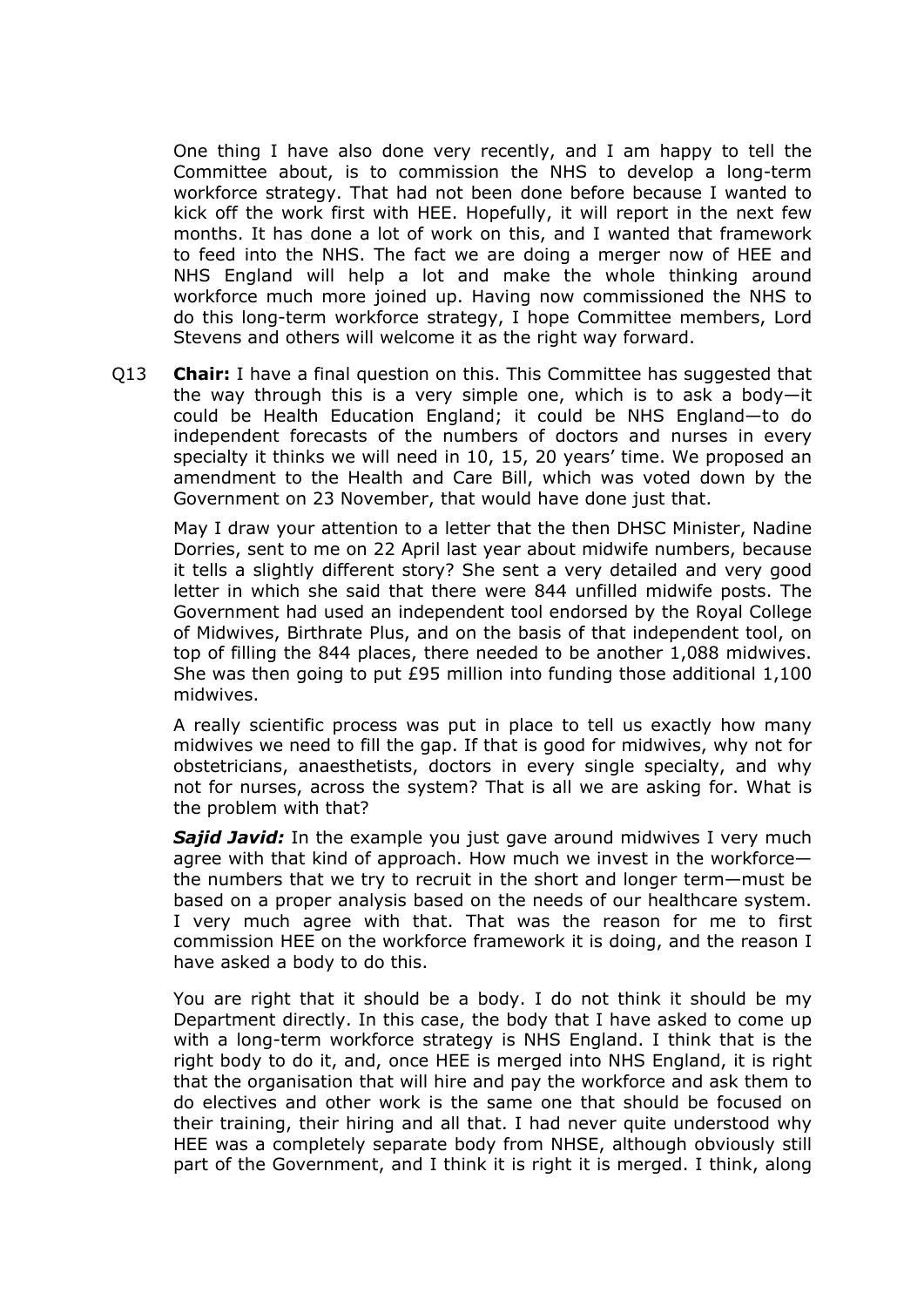with my ask of NHS England, that will lead to an outcome which is very much like the example that you gave.

Q14 **Sarah Owen:** I am going to move on to the social care workforce as workforce seems to be the word of the day. The unprecedented sick rate combined with a shortage of over 100,000 care workers is putting immense pressure on existing staff. Why is there no equivalent of the NHS People Plan for social care?

*Sajid Javid:* There is a lot of focus on the adult social care workforce with different names for different types of initiatives. One very recent example is the work that we set out through the White Paper. The White Paper on adult social care that was published very recently, "People at the Heart of Care", sets out how, for example, we are going to use about £500 million from the levy that was mentioned earlier to have better training for that workforce to make sure that it is given the support that it needs, it is sustainable and it is a more recognised workforce.

Q15 **Sarah Owen:** So you will have a people plan for social care.

*Sajid Javid:* You can have different names for it, but there is already a plan in place for the adult social care workforce. It is what we set out. The longer-term view is what I pointed to in the White Paper.

Separate to that, there has been a lot during the pandemic, including more recently in the last few months, with the extra funding that was given to the adult social care sector—the £162.5 million retention fund for that workforce, plus, I believe, an additional £300 million that was given at the start of the Omicron crisis.

Q16 **Sarah Owen:** I have a couple more questions, so could we keep the questions and answers short?

Your Department's adult social care workforce survey showed that over a quarter of care workers were leaving because of pay and over 13% because of working conditions. Terms and conditions and pay are big concerns of care staff, especially for overseas healthcare workers. How many care workers have been refunded the immigration health surcharge since the Prime Minister made that promise? Will that refund continue for all healthcare staff in the future, or is it just for the duration of the pandemic?

**Sajid Javid:** I could not tell you how many have been refunded; I do not have that number with me. I am happy to write to you and share it with the Committee. You are right of course to point to the importance of pay across health and social care, but I think some of the recent changes—for example, the announcement of the 6.6% increase in the national living wage—will help.

Q17 **Sarah Owen:** The national living wage is still in poverty pay. It is not actually a living wage that you can live off, and a number of care workers are still not being paid for in-between travel times. Will you look at that?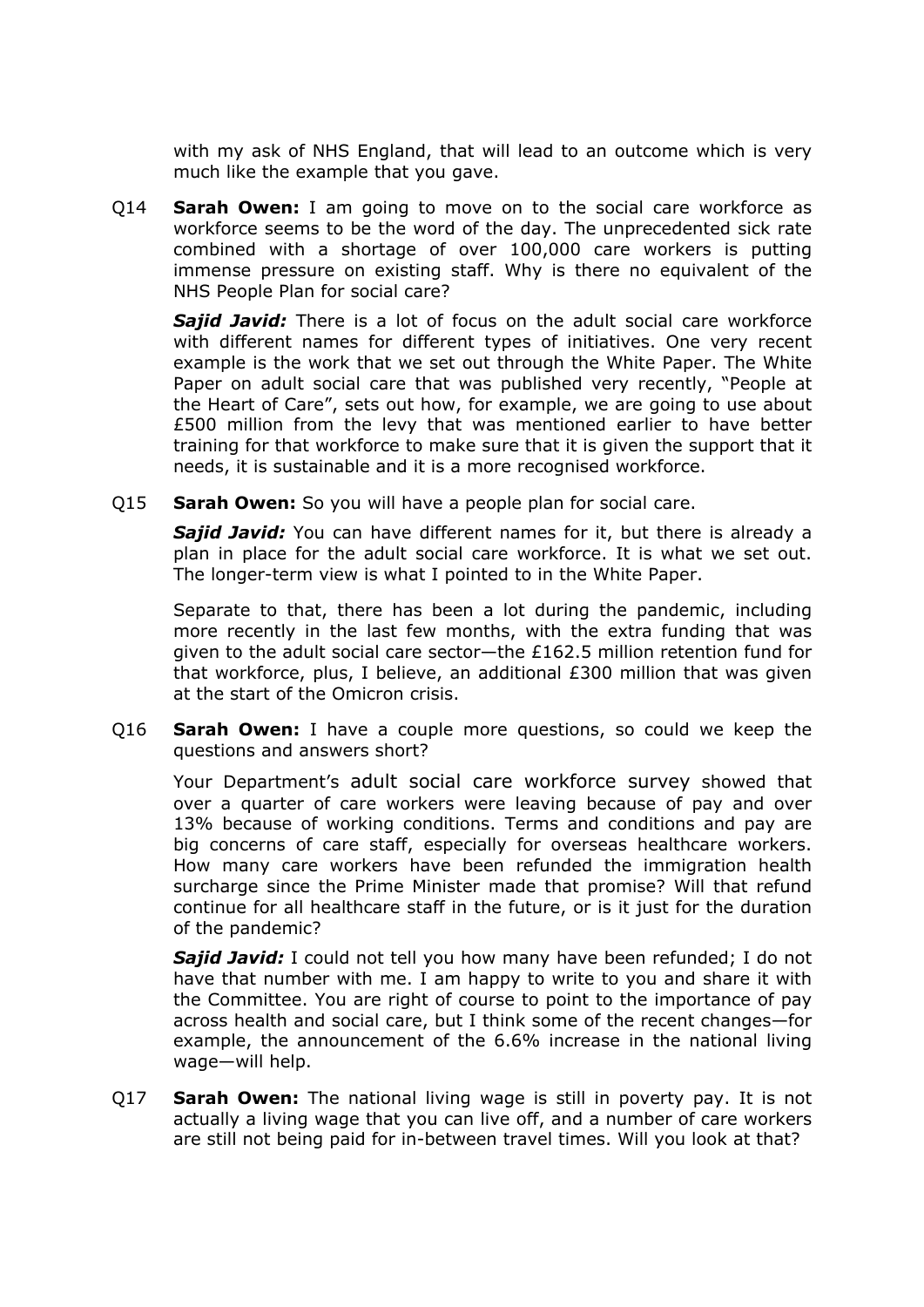*Sajid Javid:* I think the increase in the national living wage will help anyone on that wage, and I am sure they certainly would welcome it. You will know that the workforce in adult social care, as opposed to the workforce in the NHS and health more generally, is not directly employed by Government, or even indirectly. There are independent employers in the private sector, although, obviously, the Government have a say through the national living wage, and in other ways.

What was the second part of your question?

Q18 **Sarah Owen:** Will the immigration health surcharge refund scheme continue into the future, or is it just for the duration of the pandemic?

*Sajid Javid:* It was a decision made during the pandemic and we keep it under review. I could not commit to you now whether we were going to keep it or not.

Q19 **Sarah Owen:** You will understand that hundreds of pounds for healthcare staff who are on the minimum wage is a huge amount of money.

*Sajid Javid:* Of course. I understand that.

Q20 **Sarah Owen:** And it would be really good if they understood whether it was going to continue into the future.

I am going to move on now and ask a specific question about the pandemic. What practical changes have been made to ensure that, if there was another pandemic, infectious patients would not be released back into care homes, as we saw during the Covid pandemic?

*Sajid Javid:* I think it is fair to say that during the pandemic we have learnt a lot in the Department, the NHS and social care. What I would point you to—you ask about the practical changes—is how the Government responded to the Omicron wave. As you know, it is very recent and because of what we had learnt—the infection prevention and control guidelines that were in place and the contingencies we had in place—we were able to act very quickly with care homes in enhancing the PPE requirements and changing the visiting arrangements.

One of the big differences today compared with the start, notwithstanding the vaccines and making sure that everyone in care homes—all the residents and staff—is vaccinated, is the testing regime that we have, which, as you know, did not exist. There was no such thing as a lateral flow test for Covid, for example, at that time. Now, with the use of those tests and PCR tests for residents on a regular weekly basis, a set of protections exists. I think we have seen the positive impact of those in the last few weeks with the Omicron wave.

Q21 **Sarah Owen:** I have a short, quick question related to that point. You would have had a chance to see the recommendations from the Covid inquiry of the Joint Select Committee. How many of those recommendations have been put in place?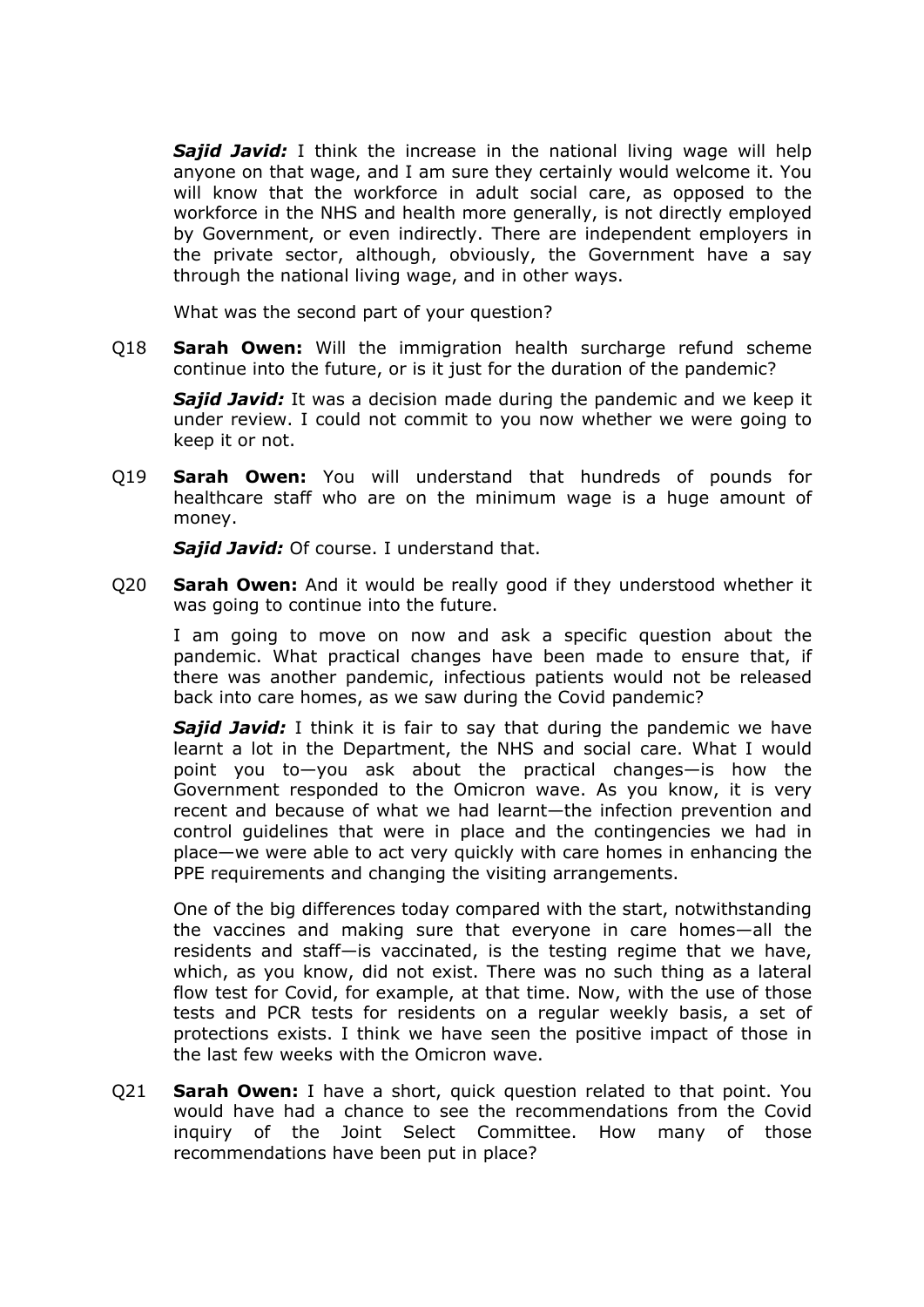*Sajid Javid:* I couldn't tell you specifically. We saw the recommendations. Some of them may have already been in train and some of them would have been put in place, but I couldn't tell you exactly how many of the specific recommendations.

Q22 **Sarah Owen:** My last question—I am pretty sure it is in everybody's inbox—is on access to GPs. The 111 service across the country is increasingly being used if you want to speak to a GP or to see a GP. This is not exactly what 111 was originally designed for. Is this a permanent change in the use of the 111 service, or is it until we see an ease in pressures on health services generally? Is there an ongoing review of it?

*Sajid Javid:* It is not a permanent change. What you are referring to the increase in the use of 111—is really a reflection on the pandemic. In the early days of the pandemic, when we had all the social distancing rules in place, people couldn't see their GPs in the normal way and they could not go to hospital in the normal way. For example, people were reluctant in some cases to go to A&E, and I think they were more likely to use the 111 service.

Very recently, as in the last few months because of Omicron, because we rightly asked GPs to focus on the booster drive—the need to get so many more people boosted, especially in the month of December—GPs were asked to focus only on urgent care other than the work on vaccinations, and I think that has been reflected in 111 as well.

To help with that, we have provided extra funding to 111 services—in the winter, I believe, it was around £75 million. Don't hold me to that, but there was a significant investment made in 111 services and in GP services with the £250 million winter access fund.

Q23 **Sarah Owen:** If that is the case, why are our inboxes so full of people saying they cannot see their GP?

**Sajid Javid:** I would say, if it is in the last couple of months especially, it is because GPs have, rightly, been focused on the vaccination drive. There is only so much GPs can do. GPs have been working with distinction throughout the pandemic and whenever they have been called upon—look at the recent booster drive when they were asked to visit care homes and home-bound people to vaccinate them. They responded incredibly well, and that has made a huge difference, but because they have been focused on that it has been harder to access GPs in the normal way. I think people understand it and understand that it is right to focus on the vaccination drive. That said, and if, hopefully, Omicron case numbers continue to fall—hospitalisations are falling—GPs will have more time to behave in the usual way, especially with the support of the winter access fund.

**Chair:** At which point we will go to our very own resident GP, Dr Luke Evans.

Q24 **Dr Evans:** On Covid, Secretary of State, what is the probability of there being another variant that we may well need to take measures for?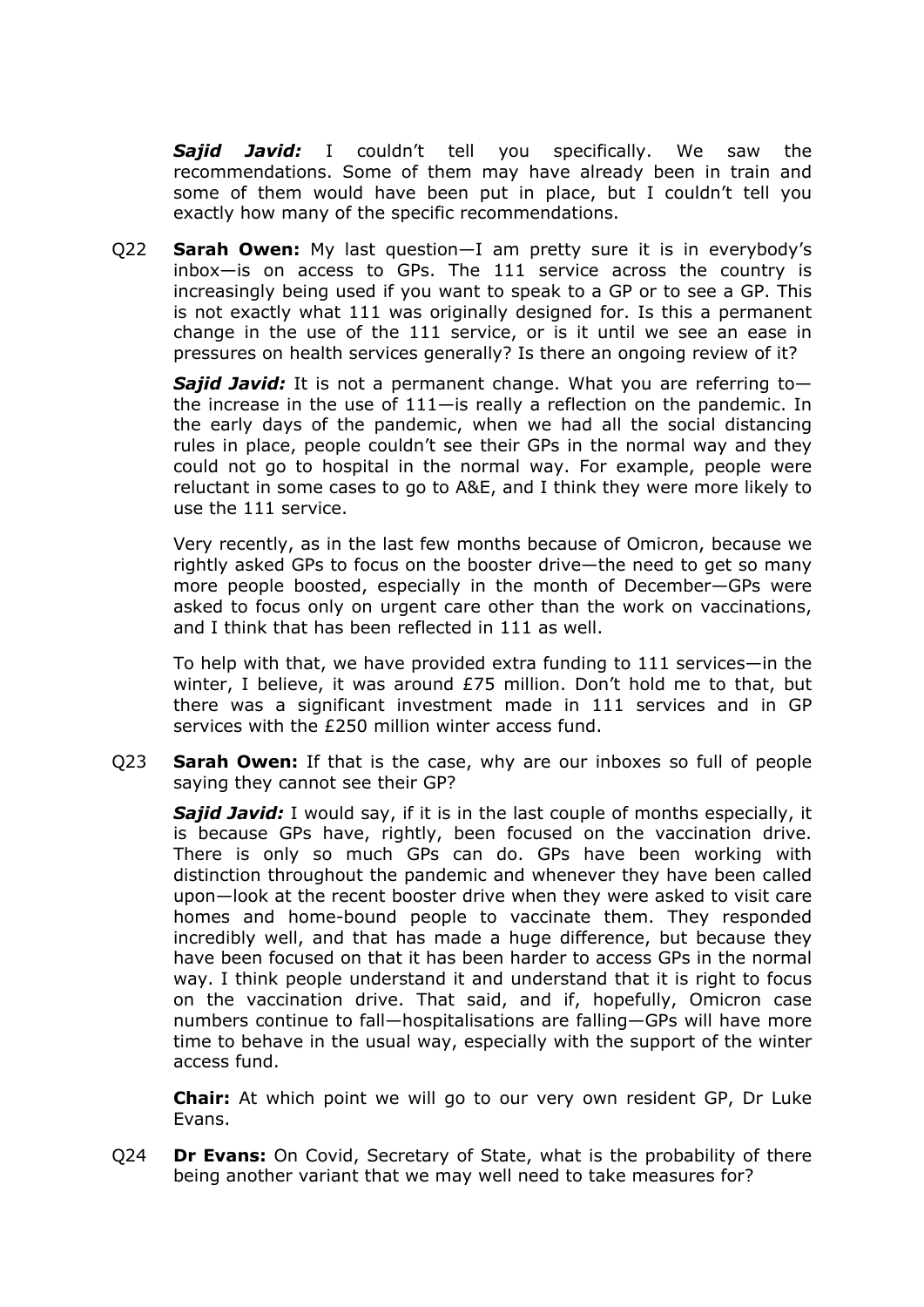*Sajid Javid:* There will be more variants. Let me answer it this way. Will there be more variants? Yes, absolutely. There have been loads of variants of Covid and, thankfully, we have not had to worry about most of them. We probably have the best surveillance system in the world, in the work that the UKHSA does, and we saw that with Omicron.

On your question about a variant that we have to worry about, I think there likely will be a variant that will be trouble in the future. By the way, there is already some lineage, let's call it, of Omicron, BA.2. We are not particularly worried about it, but, Dr Evans, just to mention how we have to stay on top of this all the time, if you look at the case rates of BA.2 in Denmark at the moment, it is spreading very rapidly. There is absolutely nothing to suggest that the vaccines are not effective against it and it seems it is just as contagious as the original Omicron BA.1, but it is a reminder of the importance of staying vigilant and to stay vaccinated.

Q25 **Dr Evans:** That is really helpful. We have heard time and again about moving to live with the virus. What plan do the Government have to avoid going into further lockdowns and to have a broad consensus on how we put measures in place for the future, should we need them?

*Sajid Javid:* As I have said and the Prime Minister has said, we have to learn to live with Covid. I think we are learning more all the time and we have put a lot of that into practice over this recent Omicron wave. First, we will be setting out, hopefully in the next few weeks, by the spring, a plan on how we think in government we can learn to live with Covid as a country.

Q26 **Dr Evans:** So you are going to come forward with a variant plan which would have at what level we put in masks, at what level we put in social distancing, at what level we need to close schools—all this. Can you talk us through it?

*Sajid Javid:* I would not quite describe it as a variant plan, or even necessarily containing the kinds of measures that you suggest, but I think it will set out, taking into account everything we have learnt over the last couple of years, what we know is most effective. It will also have an understanding of the early days of the pandemic when we had the lockdowns and things, and what the knock-on, non-Covid impacts of that are on things like education, children's schooling, college and university education, people's life chances, not going to work in the usual way, and all of that—and the non-Covid health impacts as well, the mental health impacts, for example.

I think we will focus on the pharmaceutical defences. Vaccines are with us to stay indefinitely. I could not tell you today how often we would recommend a Covid vaccine or to exactly what cohorts it would be given, but I do not think they are going away.

There are antivirals and other treatments, which again we have today for Covid and which did not exist when we first learned about Covid. Testing will also continue to form a big part of our response.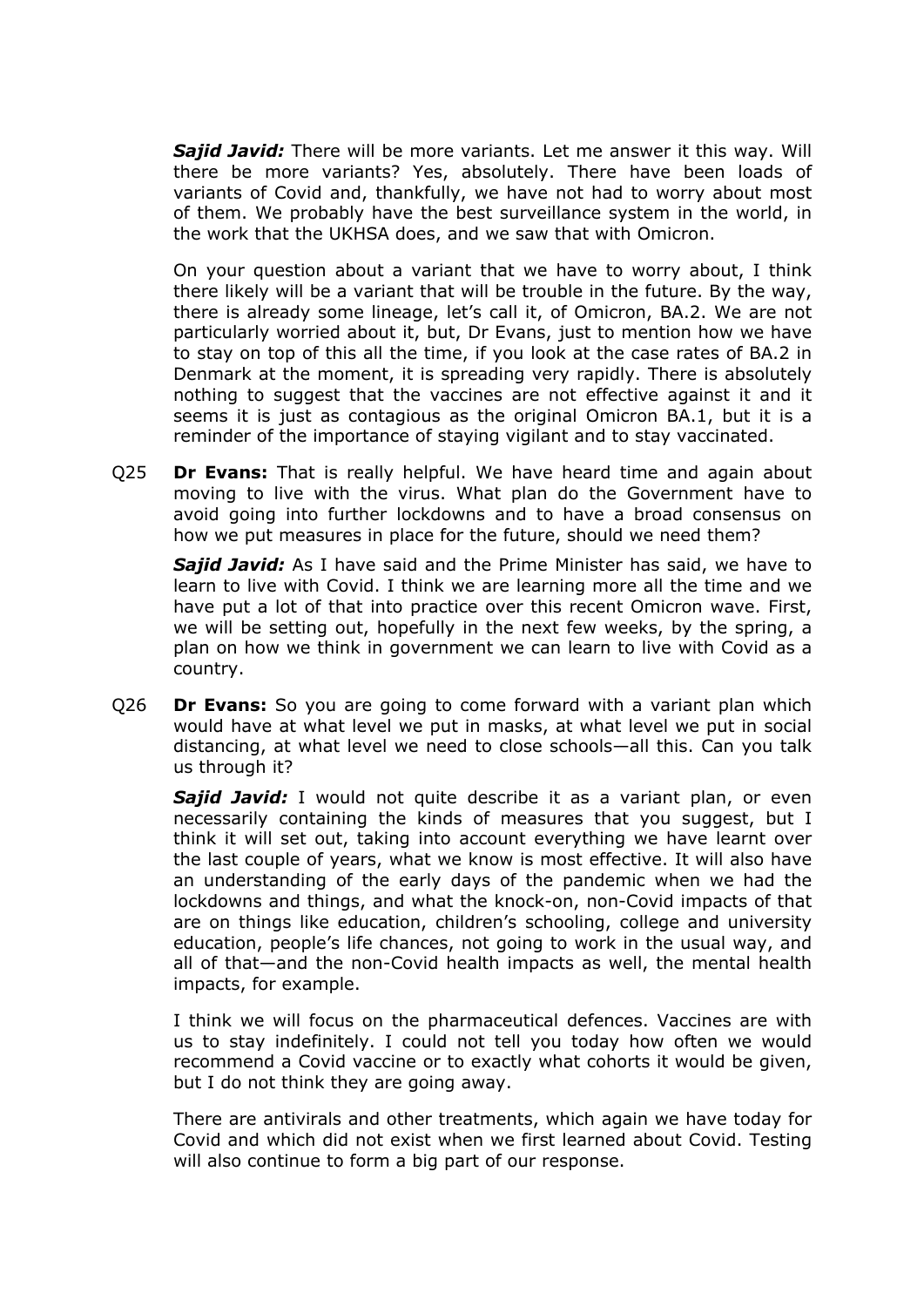I would put those three things at the top of the list: vaccines, treatments such as antivirals and testing.

Q27 **Dr Evans:** Let me pull that together and say those are the pillars that you have. It sounds to me that, for the first time, we are going to be pulling together, effectively, the economic impacts, the non-Covid as well as the Covid side. How will that be drawn together? You are the Health Secretary, but how does that involve the Treasury, BEIS, all the other representatives—education and these areas—fully to formulate a plan that can deal with this and be sustainable for the future, hopefully to protect against the foreseen problems that we might have?

**Sajid Javid:** My Department will lead on this and I will lead on this as the lead Minister, but, of course, it will draw in from across Government. It will be a Government response to how we learn to live with Covid. I said in the House in my Covid statement last week that we have to find a way to live with it, in the same way as we live with flu. I am not for a second suggesting it is like flu. Look, sadly, at all the deaths we have had from Covid—over 150,000 from the start. It is about understanding that we now have defences which we did not have before and, just as flu does not stop society and stop life, we must not let Covid do that any more.

Q28 **Dr Evans:** My final question is: how do we ensure the NHS has the time to relax and deal with the backlog but be able to scale back up like it did over the Christmas period for Omicron? That is a tough ask for the staff and the NHS itself. What approach will you use to deal with that?

*Sajid Javid:* It is a huge ask and, first, we must recognise that. The NHS has all its pre-Covid work to be getting on with. That has also increased for example, with the waiting lists for electives—and there is the increase we have seen, sadly, in mental health challenges, and of course the NHS has to deal with that as well.

At the same time, it has to be preparing for living with Covid. How do I see that? That will be set out in this plan, but to give you a sense of it, part of it is the pharmaceutical defences—vaccinations. What we cannot do every time we are trying to encourage people to take a Covid vaccine—and I refer to the previous question from Ms Owen—is ask GPs to stop doing their regular work. That is an emergency response now, but in the future we have to have a national vaccination service that is able to deal with Covid vaccines as well as other vaccines without drawing in workforce from the rest of the NHS. That is one thing. The same applies, by the way, to making use of antivirals and testing and having a separate process to deal with that.

The other thing we need to think carefully about is what I would call surge capacity. Again, we have learnt this over the last couple of years. You will know about the Nightingales at the start of the pandemic; this time, we did it a bit differently with the on-site Nightingales, but we have to have some system of surge capacity that is pre-planned, pre-thought through so it can be in abeyance most of the time but if there is a new wave and there is a concern around capacity we can quickly switch it on.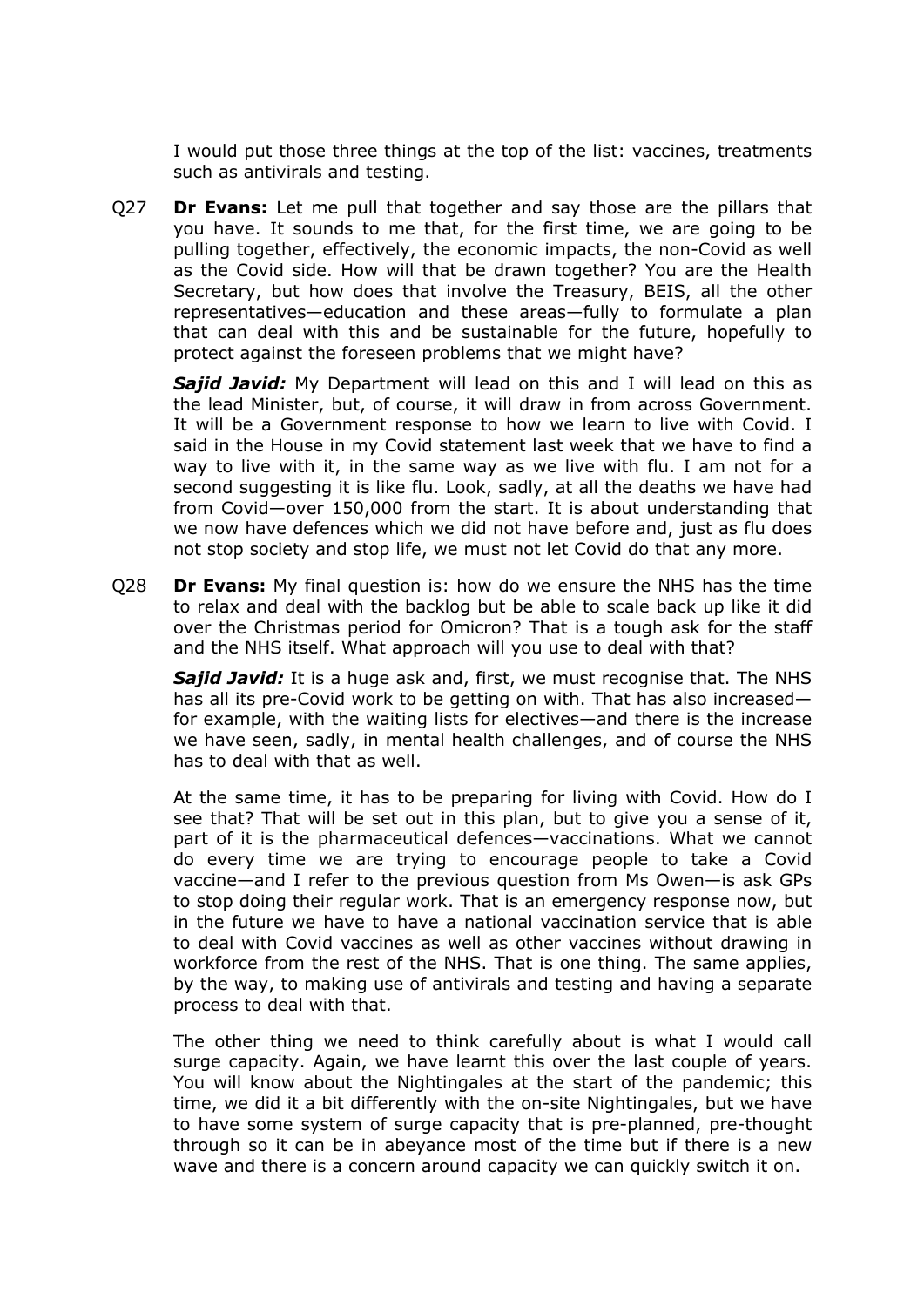**Chair:** From our resident GP to our resident pharmacist: Taiwo.

Q29 **Taiwo Owatemi:** Secretary of State, as a west midlands MP I am sure that you are aware some hospitals in the west midlands have the worst waiting times in the whole of the country. Data from University Hospital Birmingham shows that it has the longest waiting times of any trust in England. What steps are you taking to level up what seems to be a postcode lottery when it comes to waiting times?

*Sajid Javid:* When we look at the size and direction of elective waiting lists, which I referred to earlier with the Chair, it is right that we—and this is what we will do in the elective plan when we set it out—break it up in a few important ways. One is by region. I do not have exact numbers but, for example, the elective waiting list, weighted by population, is lower in the London area and the south-east than it is in the midlands and the north-east, for example. It is right that we direct resources, that we take into account the regional differences and ensure—in this case, for the west midlands—that the correct amount of resources are there to reflect the need of that area.

The other way we will break it down—there will be a regional differentiation in this as well—is by the length of time people have been waiting on the list. Obviously, the longer someone has been waiting, particularly for certain types of procedures, that has to be a priority as well.

Q30 **Taiwo Owatemi:** I want to move quickly on to workforce planning. You have spoken a lot about nurses and GPs, but I am sure that you are aware of the work that physician associates do in alleviating pressure from doctors. What is the Government doing to ensure that we have sufficient numbers of physician associates in the country?

*Sajid Javid:* We are talking to the royal colleges about physician associates and seeing what more we can do. There were some changes around the work that physician associates could do during the pandemic. We are looking at whether some of those changes should be made permanent.

When it comes to recruitment, physician associates are as important as other areas in the workforce that we are hiring. We talked earlier about GPs and nurses and certain consultants and specialists, and that is a focus as well.

**Taiwo Owatemi:** I want to move on to recruitment. You spoke about how we have 4,000 new medical places that have come into place this year.

## *Sajid Javid:* Yes.

Q31 **Taiwo Owatemi:** What are you doing to address the fact that in many training places there is not enough capacity post-graduation? For example, in Coventry and Warwickshire we have capacity to take on more training places, but we do not have the necessary number of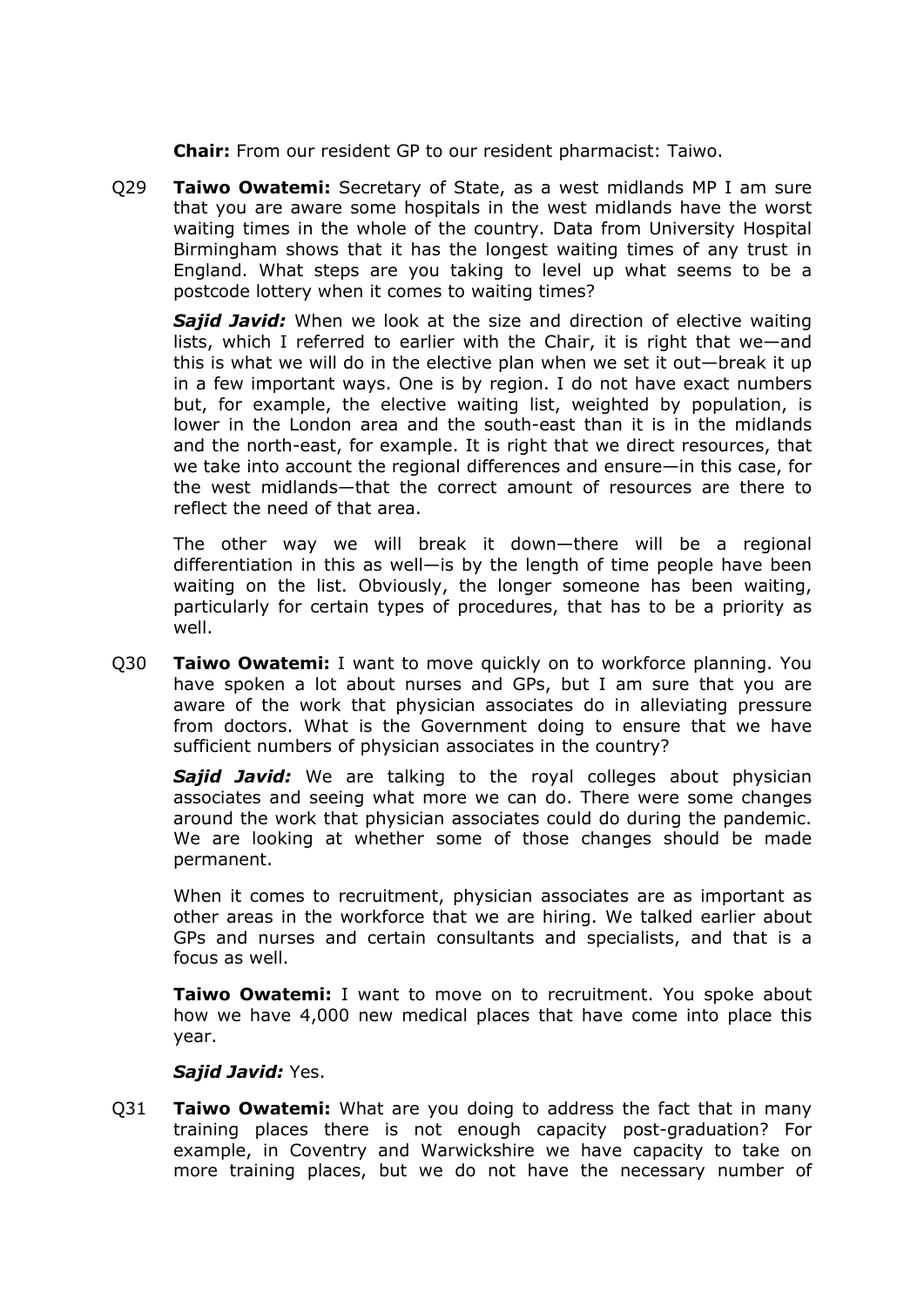places. What is being done to address that?

*Sajid Javid:* The first thing I would say is I am pleased that for the last two years we have been able to remove the cap on places and have more and more students entering medical schools, whether doctors or dentists. At the same time, we are looking at what should be the long-term investment in the training estate and training places. That is part of the work that the HEE is doing—what I referred to earlier when I talked about the 15-year workforce framework. I have asked them to look at precisely this: are we putting enough investment in the right places to create those training spots and places that we need for the long term?

**Taiwo Owatemi:** Post-graduation.

*Sajid Javid:* Yes.

Q32 **Taiwo Owatemi:** Lastly, I want to talk about two medical schools within the region. Yesterday, I spoke to the vice-chancellor of Warwick Medical School and he said how as a medical school it is willing to expand to help with the workforce demands. What discussions are you having with the Treasury with regard to the expansion of medical schools?

*Sajid Javid:* First, I could not tell you anything specific about Warwick Medical School. You probably would not be surprised to hear there are quite a few medical schools that could expand if they had the resource and they felt they had the demand. Again, I would point to the work I have asked HEE to do because I think, rather than Ministers or even officials in the Department deciding what the need is and where we should invest in training places, that is the point of having the HEE independently to assess this. In the spring, when that work is complete, we will publish that and it will help to set out our longer-term plans.

**Taiwo Owatemi:** Chester Medical School is waiting to hear back from the Government.

*Sajid Javid:* Which medical school?

Q33 **Taiwo Owatemi:** Chester Medical School is waiting to hear back from the Government with regard to the policy direction needed for it to start providing the doctors who are needed within the NHS. When are the Government going to get back to it, because it has been waiting for a while?

**Sajid Javid:** I do not know about that particular medical school and exactly what has been communicated to it in the past but, if you will allow me, I am happy to take that back to my Department and get back to it.

**Chair:** You will be delighted to know that we are doing an inquiry into workforce matters. so you will have plenty of opportunities to answer these questions again.

*Sajid Javid:* I am thrilled.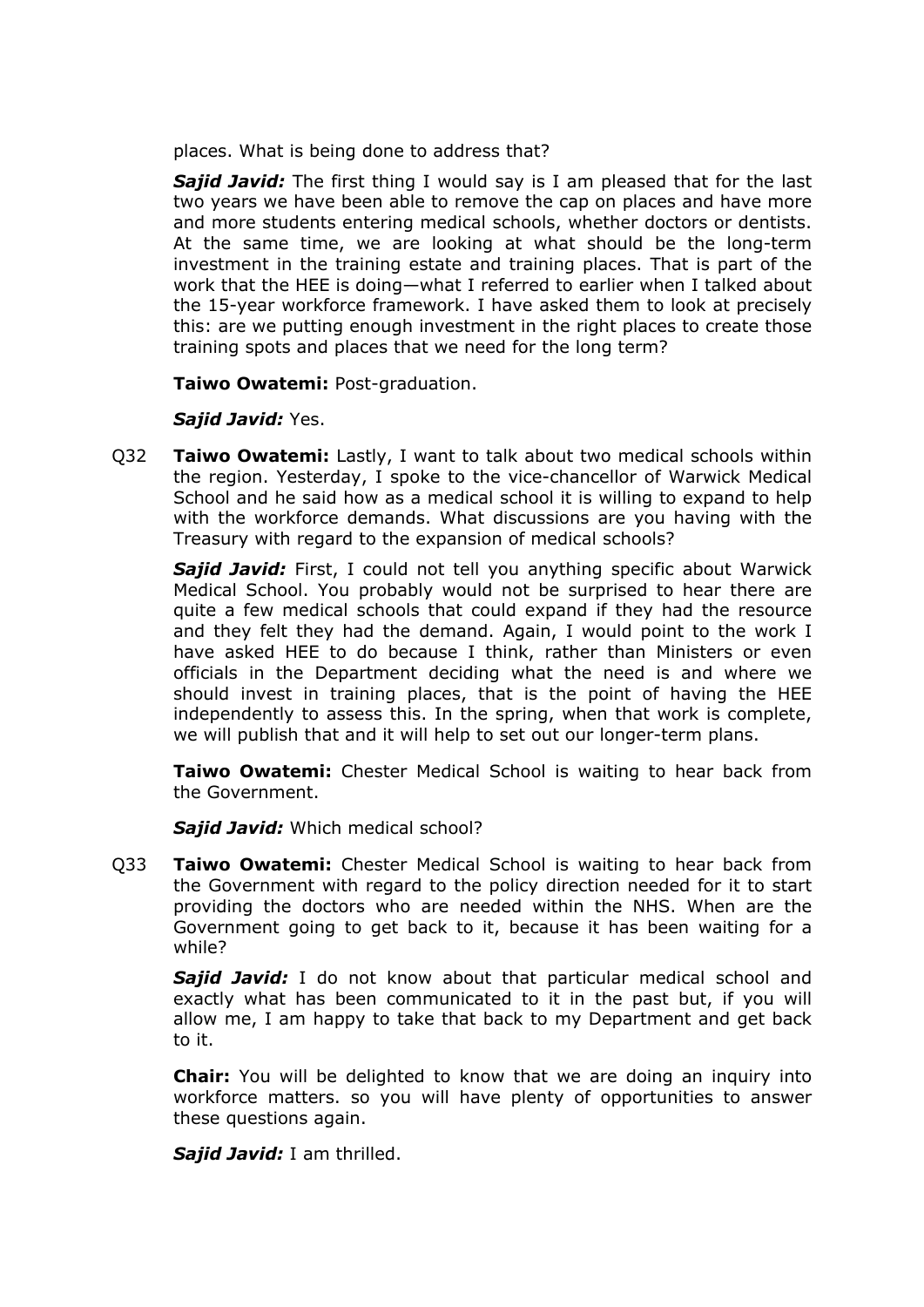Q34 **Dean Russell:** Thank you, Secretary of State. May I through you congratulate everyone on the booster programme, which was phenomenal over Christmas—the NHS and volunteers and the whole team?

I want to touch on mandatory vaccination of NHS staff. I am conscious that the NHS is supportive of this. I have chatted to NHS workers who are very supportive. However, many staff are not getting the vaccine. I have spoken to constituents who are concerned that they are being put in a difficult position, because they feel they have the antibodies and are not getting the vaccination. Could you help my constituents, who would like to ask why they can't just be tested for antibodies to test their resilience to Covid rather than getting the vaccine? How do I respond to them, please?

*Sajid Javid:* First, thank you for mentioning the importance of the booster programme. We are the most boosted large country in Europe, and I think that has probably been the single most important intervention in dealing with Omicron.

When you look at the direction of travel of Omicron at the moment in terms of case numbers, hospitalisations and infection rates, they are all in a downward direction. There have been lots of important interventions, but the single most important thing is the boosters. Every single person who has stepped up to take their booster shot—and some 37 million booster shots have been delivered and over 90% of over-50s are boosted, for example, in our country, more than any other country in Europe—has played a part in our recovery.

When we turn to the NHS workforce and you asked me about vaccinations, I would say it is important for everyone to get vaccinated. I think we all know why. It is especially important if you are in a profession like the NHS and social care where you are caring for vulnerable people.

Your question specifically was around people who have asked you, "What if I have prior infection? Do I still need to get a vaccination?" The answer is that all the evidence is that, even if you had a prior infection, if you get a vaccination on top of that you are even more protected. You are more protected for yourself, but because you are less likely to get infected than otherwise it means you are less likely therefore to infect others, and that means you are less likely to infect your patients, who are already more vulnerable simply because they are in hospital.

Q35 **Dean Russell:** The date is looming for when workers need to get their vaccination as part of this programme. What is the plan for filling that gap if the number of people who say they are not going to take the vaccination, or currently have not, leave the NHS over the next few months?

**Sajid Javid:** I would start by saving, regardless of the mandate for NHS workers, it is the professional duty of every NHS worker to get vaccinated. It is a professional duty. Even before the mandate, since we announced the consultation in September, we had around 100,000 in the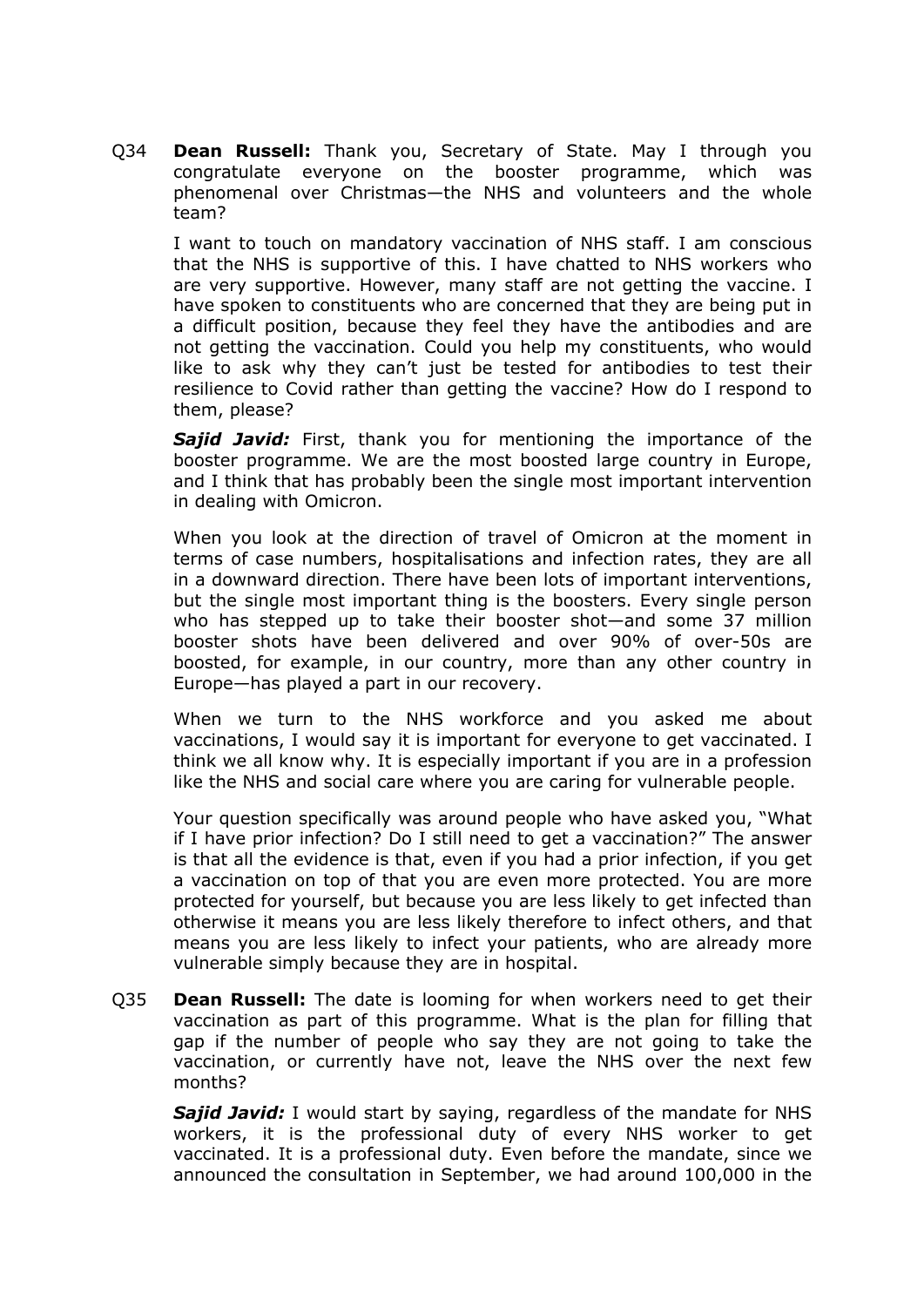NHS who were unvaccinated but have come forward, so there has been a very good response. Almost 95% of NHS workers have had at least one jab.

The latest numbers I have is that around 77,000 have not. That is improving every day. Not all 77,000 are in scope because to be in scope is if it is a patient-facing role, but the majority of those people would be in scope.

It is also reasonable to assume that not everyone ultimately is going to come forward. The NHS, rightly, has contacted and is in constant touch with every single trust asking them for their plans, and it has asked every trust to set out those people who they estimate will ultimately just not come forward, and to break down what kinds of roles they are and see how they would manage that.

To give you a sense—I will not name the trust as it was a conversation in confidence—recently I spoke to a chief executive of a relatively smaller trust of around 5,000 NHS workers. He told me its vaccination rate was 97% or 98%—so, very high—and a lot of that was an improvement in the last two months when, rightly, there has been a lot of positive work and persuasion of people about the importance for themselves and their patients. He estimated he had around 200 who had not got vaccinated. He had just completed a piece of work where he asked every worker if they are what is called a firm refusal, and he estimated he is going to have about 25 out of about 5,000.

That is just one trust. I do not want to pretend that it is the same sort of proportions in every trust. In some areas there might be higher proportions that ultimately do not. But what we are seeing is that through persuasion and making a positive decision more and more people are coming forward.

Q36 **Dean Russell:** That is good to hear. I want to touch on the different topic of mental health. You mentioned the work to support NHS staff, which is very good news. One of the areas that I hear a lot about is support for children and, in particular, for teenagers who have gone through the challenges of Covid and lockdown—in the early stages, not seeing their friends in school and so on, and the potential ramifications of that for the future. Could you elaborate on what support is going to be in place now, and in the long term, to improve mental health access support for teenagers, especially as they start to go to university and perhaps are away from family as well?

*Sajid Javid:* You will have heard me refer earlier to some of the non-Covid health challenges of the pandemic and, sadly, mental health is one of them, especially among young people, and teenagers in particular. That is why we are working on a refreshed mental health plan. We already had a good long-term plan for the NHS pre-Covid and we are working with the NHS on a complete reset of that plan.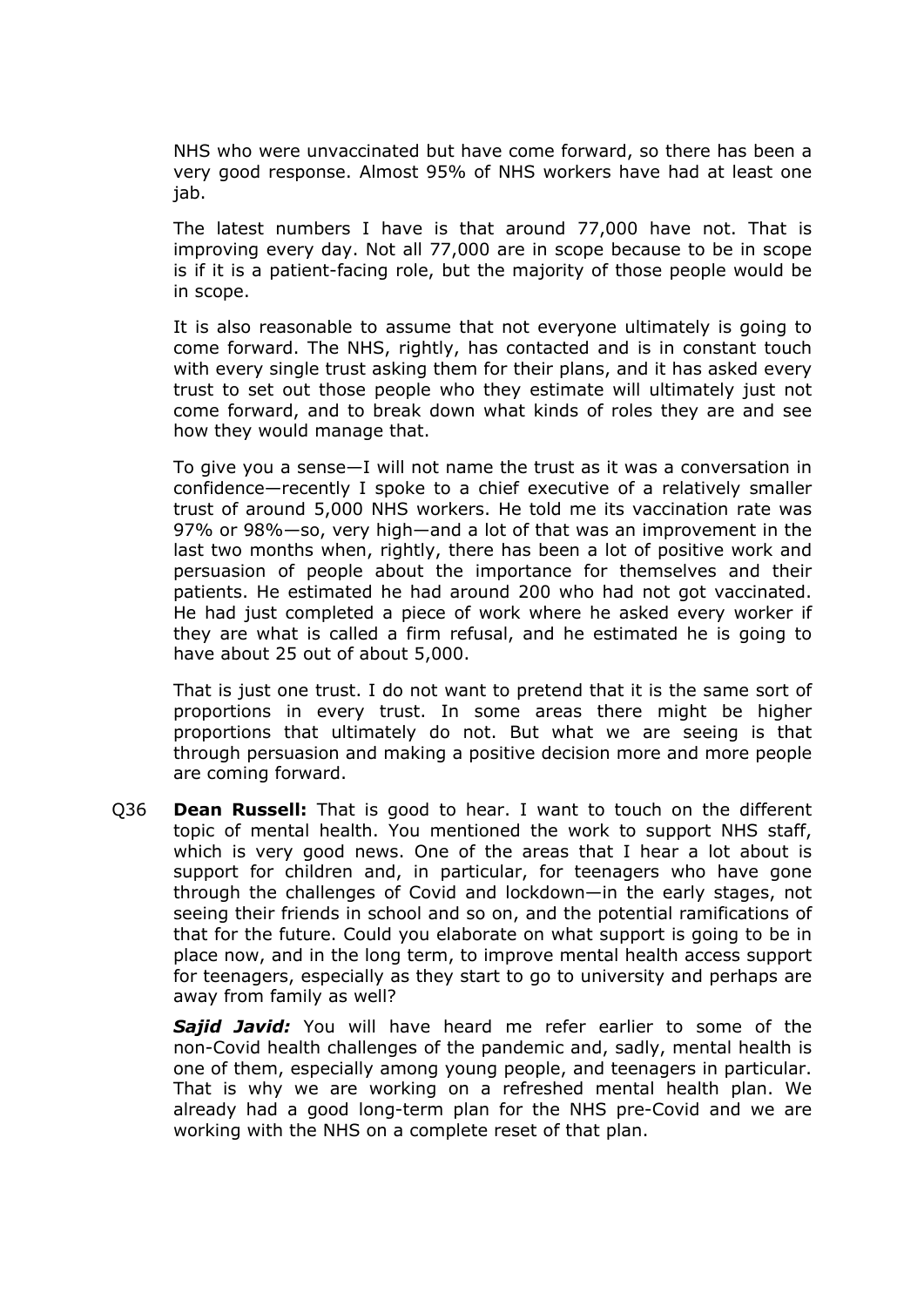The funding commitment that we made through the long-term plan is still there to keep increasing NHS spending year by year. There was the extra funding and support we got over the pandemic as well. When we set out our re-set of the long-term plan early this year, it will include a focus on mental health, and in particular for younger people.

**Dean Russell:** That is good to hear. Thank you.

**Chair:** I would like to welcome a new member of our Committee, Martyn Day, for the next set of questions.

Q37 **Martyn Day:** Much of what I would have liked to ask has already been covered.

*Sajid Javid:* That is all right.

Q38 **Martyn Day:** But one issue that I was very pleased with was when the Government announced the money for motor neurone disease research back in November. Can you give us an update on what progress has been made in allocating that?

*Sajid Javid:* Thank you, and welcome to the Committee. That was a really important commitment—making sure that we set out at least £50 million of spending over a five-year period dedicated to motor neurone disease. In terms of progress, what we have announced has all been put in place. We will be asking for people to come forward—researchers, academics and others—with the kinds of research they want to do, and the money will be allocated over time.

There is also the partnership we announced. It is quite early days, in that we promised we would work with all the stakeholders to make sure that they have an input in how we set up the partnership and how the research is prioritised. That is the consultation phase that is going on at this point. Once we have got through that, we will set out and publish in more detail how we will take it forward.

I was very proud of that commitment because I think for a long time, for a variety of reasons, we were not focused enough on this terrible disease, and, through research, there are breakthroughs that can be made. By the way, we also collaborate with other countries. It is not just the funding we are putting in, but if other countries we partner with come forward and make commitments, too, we will collaborate on research.

Q39 **Martyn Day:** What is the timescale for this consultation phase coming to an end?

*Sajid Javid:* It is an informal consultation, so in our mind we thought it should take three or four months to work with the relevant stakeholders and to put together a more detailed plan.

Q40 **Barbara Keeley:** I want to raise as a first question the detention of autistic people and people with learning disabilities in inappropriate inpatient units. There are 2,085 people in that situation, despite the Conservative Government pledging 10 years ago to close all those units.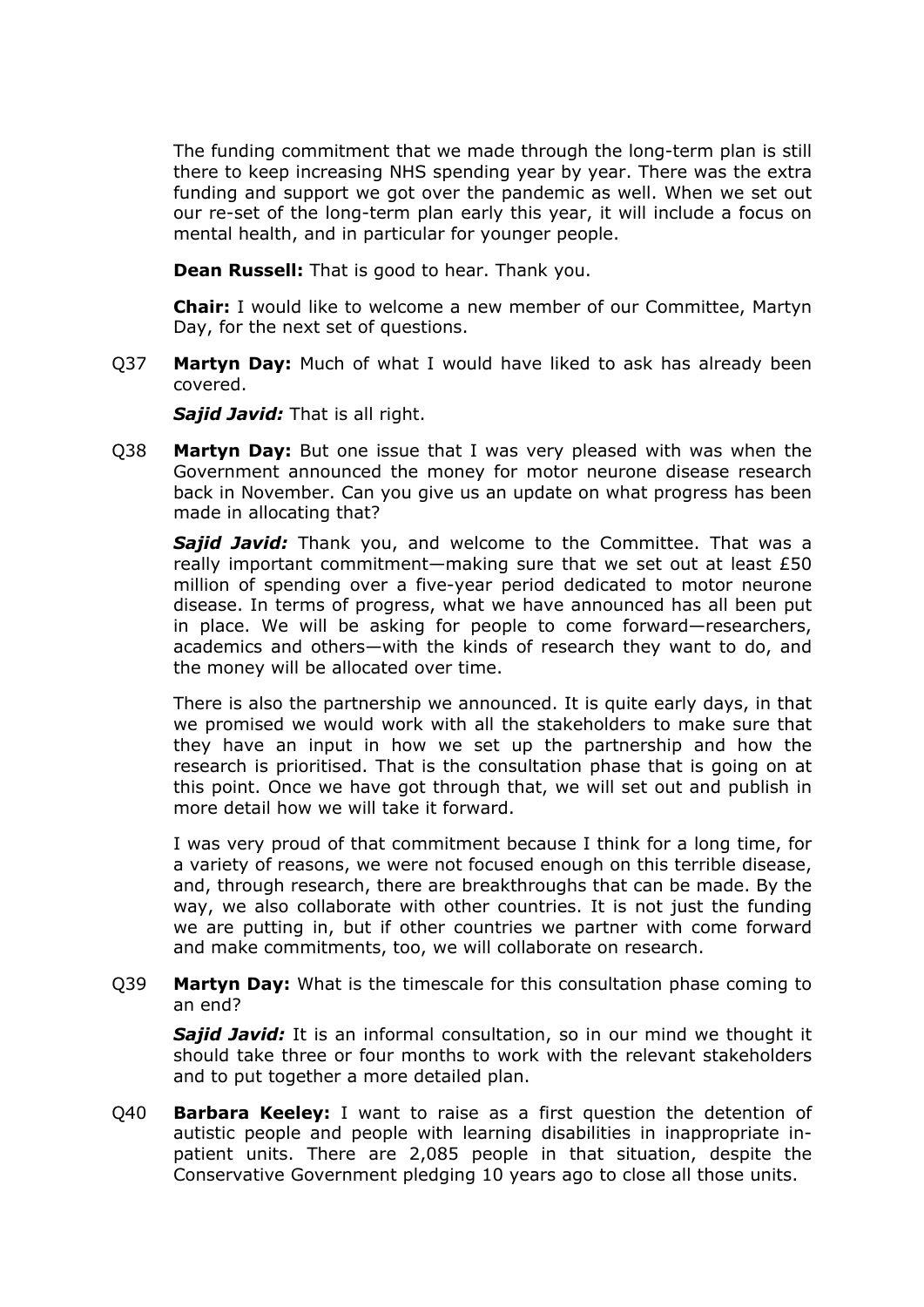I do not know whether you have seen this case, but recently we heard a lot of publicity about patient A, a 24-year-old autistic man held for four years in a box-like apartment in Cheadle Royal Hospital and given his medication and food through a hatch. This placement comes at a cost to the NHS of £20,000 a week.

My question is: Secretary of State, why don't you act on this Committee's report on this scandalous treatment and find suitable accommodation and support for all those autistic people and people with learning disabilities?

*Sajid Javid:* Again, this is another very important issue. I think I am right in saying my predecessor had, rightly, asked for a review of what more can be done here, with the principle being that in all these cases someone should be cared for in the community as close as possible to their own family, perhaps within their own family setting, and not in these types of settings.

You mention the patient A case. I know which case you are referring to because when I heard about it, through the media, I immediately asked my office for an update on that particular case and on the issue more generally, because it concerned me considerably, as I am sure it concerned you. I was provided with that information, but I should not talk about the detail of a particular case as I do not think it would be appropriate.

All I will say is that when you get the detail of that case, and perhaps of other cases, it is not as straightforward as it might seem, especially if you take into account where people are not in the community but in a setting where they are detained. There is usually a clear clinical reason for that, and that starts for their own protection, or possibly the protection of others. In many cases, it can be people who may well be autistic or have another type of mental health challenge who have been directed by the courts to be detained, and the courts are involved in how long they have to be detained.

A broader answer to your question is that this is an issue that concerns me a lot. I have asked for advice on the current policies that we have in place and the outcome of the review that was kicked off by my predecessor to see what more we may need to do.

Q41 **Barbara Keeley:** I can say to you I have done a lot of work on this, particularly with your predecessor. Four years ago, a young woman, Bethany, got a lot of attention in the media, and I raised her plight quite a lot here. Bethany just had her 21st birthday, living in an apartment in the community happily with care and support, yet Bethany was in a situation where she was held in a cell and fed through a hatch, so there are successful cases.

This really needs a complete change of pace, if you like, because it is more than 10 years since Winterbourne View. This Committee has written an excellent report on this. A response to it was due from you in September. We have not heard anything from you, and nothing is moving. I understand that, newly in your role, you asked for a review of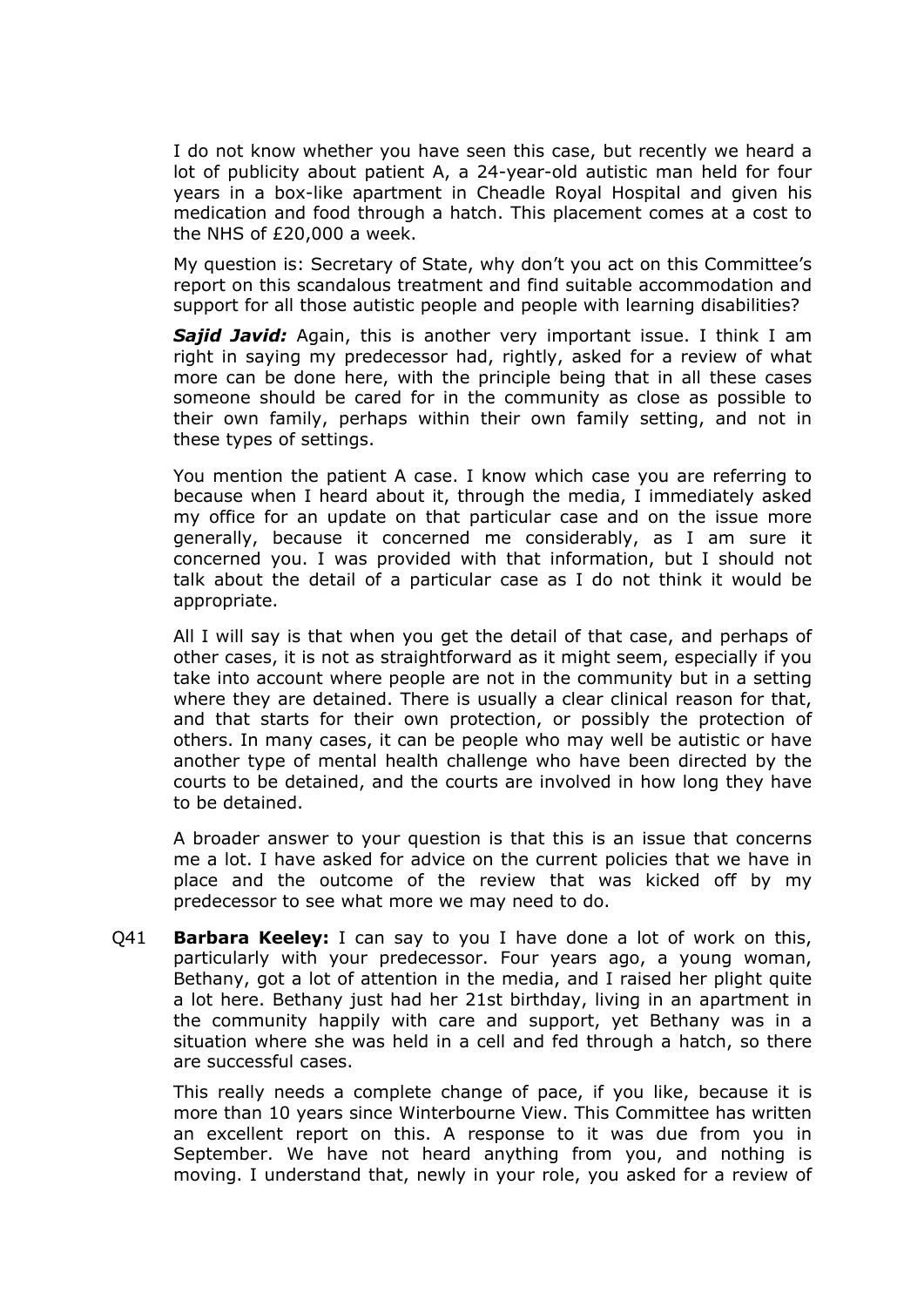this, but there have been reviews, and reviews on top of reviews. People out there who care about this are sick to death of reviews, and parents like the parent of patient A, who go to the media to try to get something done about it, are worn down by our talking about it and talking about it.

It actually needs to change and, more than anything else you could do as Secretary of State, most of the alternatives for accommodation in the community are cheaper. We should not be spending £20,000 a week to keep an autistic young man being fed through a hatch in a hospital because that is £1 million a year, and that is ridiculous. I am hopeful that we will start to see a response from you. This absolutely has to change and it needs some determination from the person in your role to do that.

**Sajid Javid:** I am pleased you raised this. This is a very, very important issue, and whether it is the young man, patient A, or the young woman, Bethany, you referred to, of course there is always a financial cost to this but it is much more than the financial cost: it is about doing what is in the best interests of these individuals.

Q42 **Barbara Keeley:** There is no financial reason not to do it. That is the point.

*Sajid Javid:* There may well be a financial reason as well, but it is about starting with what is in their best interest. I can assure you it is a hugely important issue for me, and I have asked for that review. I am afraid I could not deal with the detail of everything that has happened before me on this, but because of some of the recent news around this I asked for this review and, now that you have raised it, it has made it even more important for me, and I will also make sure that we respond to your report.

Q43 **Barbara Keeley:** I want to talk to you about carers working in the NHS, not social care staff but people who are themselves in their own time carers. According to the NHS workforce survey of 2021, one in three NHS staff are juggling work and care whereby they work in the NHS and care for a family member. A very high proportion of your NHS staff are carers, but the current lack of social care is putting pressure on all staff who juggle work and care. Pressure is increasing due to underfunding and the shortage you know about, and have talked about with my colleague, Sarah Owen, of paid care staff. Carers UK reports that one in five staff risk having to give up work to care if they cannot get accessible and affordable care.

What I want to say to you is that a lack of care is putting pressure on NHS staff and it could cause large numbers of them to give up work to care, increasing those NHS workforce issues you talked about earlier, and recruitment and retention costs. What can you do to ease that pressure on those NHS staff who are also unpaid carers for a family member?

*Sajid Javid:* I think it is an important issue and it is important, obviously, for the group of people you talk about—NHS workers who also have caring duties outside their NHS work—and I am sure there are other professions where people are doing important work and have similar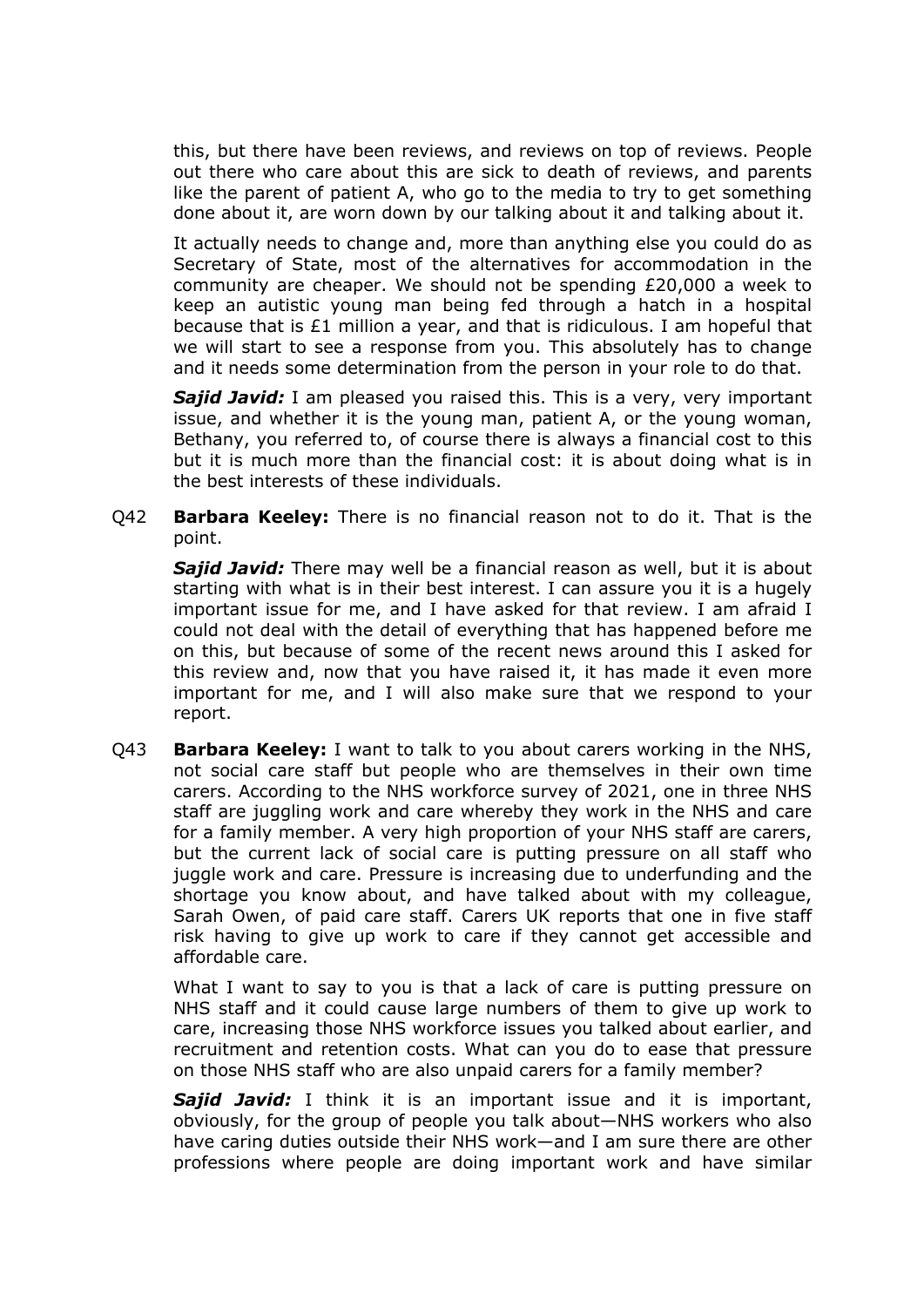responsibilities, so I recognise it is wider than just NHS workers with caring responsibilities.

Q44 **Barbara Keeley:** You have the NHS workforce to worry about.

*Sajid Javid:* We do, but as a Government we should be concerned about workforce more broadly because of the caring pressures on people.

What are we doing about it? I would point to the work on improving the adult social care system and the workforce. Earlier, I referred to the adult social care White Paper we published, which is about long-term investment in the workforce, the extra £500 million referred to there.

Q45 **Barbara Keeley:** That did not touch on pay though, did it?

*Sajid Javid:* No, that did not touch on pay.

**Barbara Keeley:** Because that is a big issue and it is worth saying that.

*Sajid Javid:* But to touch on pay, I also mentioned earlier that, in the more immediate term, whenever the national living wage has improved the 6.6% increase—it is helpful to anyone in the care system, and it certainly helps with recruitment.

There is also the extra funding we have put into recruitment this year on top of the regular funding in adult social care. There is the £162.5 million retention fund that was for this winter, the extra £300 million of funding on top of that because of the Omicron wave, and the support we are providing to the NHS indirectly through the discharge fund. Almost £500 million extra was given to the NHS this year so that it can support them with top-up payments from local authorities and others to care homes or to domiciliary care workers to help with their own delayed discharge problem. There is short-term funding going in and a long-term plan, which is in the adult social care reform White Paper.

**Chair:** We are making excellent progress, but we are hearing the vote might come before 6 pm, and we still have three colleagues, so a very brief final one, Barbara.

Q46 **Barbara Keeley:** I just wanted to add to what my colleague Martyn Day has already said to you about the £50 million for the motor neurone disease research institute. Clearly, that is much needed, but you will appreciate that time is of the essence for people with MND and half of them will die within two years of developing symptoms. There is so much energy to give that a boost, but I am afraid what you said sounded a little slow. I want to add my voice to saying that if you could speed up on that it would actually be helpful.

*Sajid Javid:* We are doing everything we can to speed that up. The fact we were able to make that commitment for the first time—the biggest commitment we have ever made to MND, I think—is obviously a big step forward, but you are absolutely right to talk about now putting it into action as quickly as possible.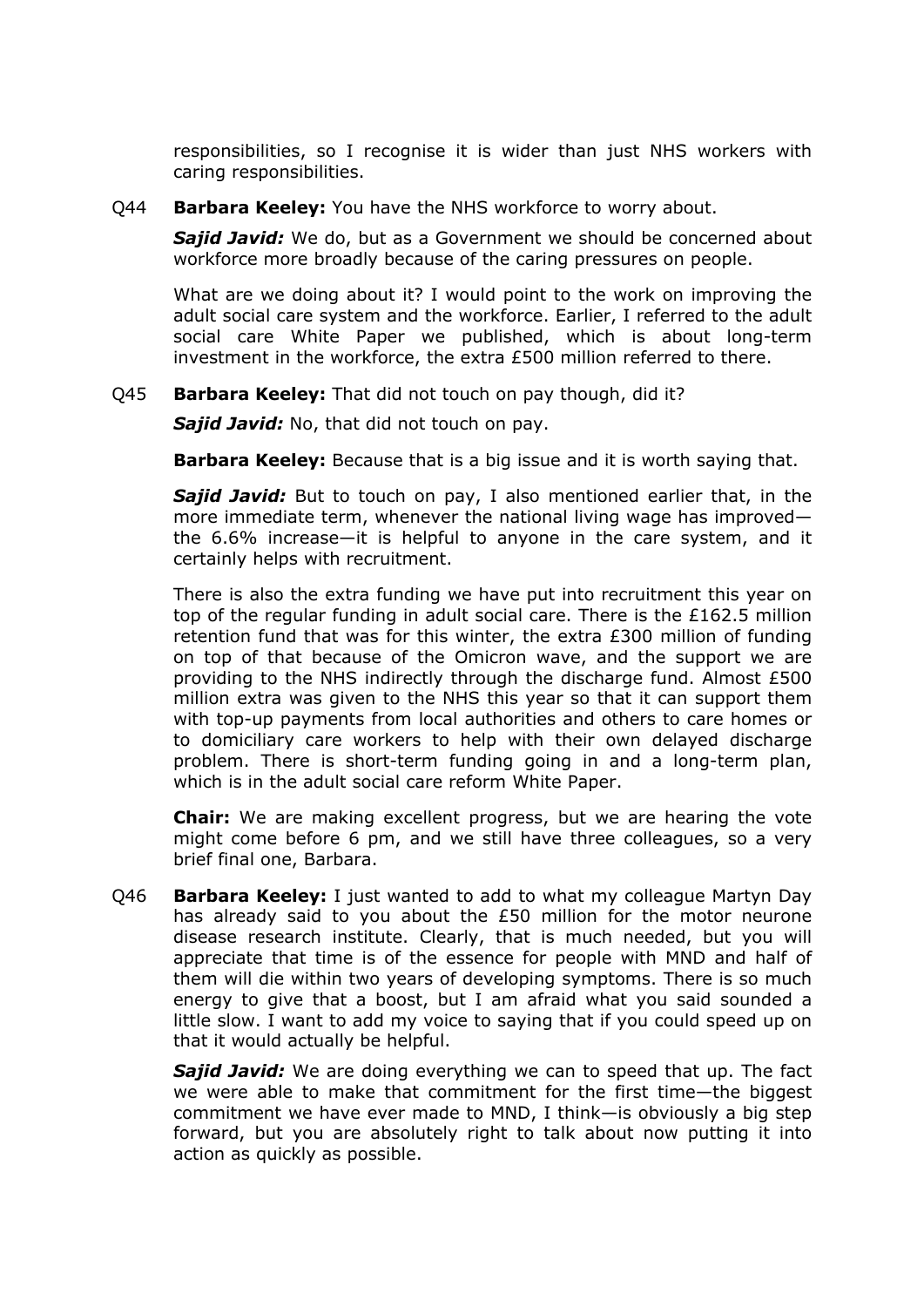Q47 **Lucy Allan:** Secretary of State, last week you set out a much-needed new vision for cancer and improving outcomes. Can you say a bit more about that plan and when you will publish it?

*Sajid Javid:* Thank you very much for asking about cancer. In general, in cancer there is a lot we can be proud of as a country but, if we are honest, when we compare cancer outcomes in the UK versus other advanced economies, we are not doing well enough, particularly on early detection.

We are working on a new plan. I want there to be a long-term plan on cancer. I want there to be what I call a war on cancer. I mean it. I want to look at all different levels: early detection, of course, but new treatments as well for those for whom, sadly, the cancer progresses, and more focus on diagnosis.

I could not tell you right now what exactly is in that plan. I have started work with colleagues in the NHS and the Department and other stakeholders—academics and others—to learn more about what we could do in that plan.

You will be aware that in the NHS's long-term plan there is already a plan the Government set out to 2026, and I want to set out a longer-term plan going much further than that and start the investment for it.

I can tell you the kinds of things it will include because that will clearly be of interest. There is a much bigger focus on early diagnosis. For example, I was really pleased to learn recently about all the positive work that we have been doing through early detection of lung cancer with lung cancer mobile vans—targeted mobile diagnostic units. We sent them into areas where there was a high incidence of cancer, typically where smoking rates are very high. The detection rate soared from about 30% to 80%, and that is a fantastic result. We can really make a difference with things like that.

Q48 **Lucy Allan:** The community diagnostic hubs are really welcome. I have one in my constituency. Are there plans to increase the diagnostic capacity to improve cancer outcomes, and will those plans be within your overall plans?

*Sajid Javid:* Yes. I mentioned the lung cancer mobile units as one example. We have already opened 69 community diagnostic hubs and we want to get that to 100 this year, maybe more. That helps a lot because you can be referred directly to one of these centres without necessarily having to go through your local NHS. That is already in operation.

We are also doing trials of new technology, new ways of looking at things. The GRAIL test is a trial looking at taking blood samples and trying to detect from them the risk of cancer to certain people who would for certain reasons be deemed to be high risk. That is the first in the world and we are world leading in that.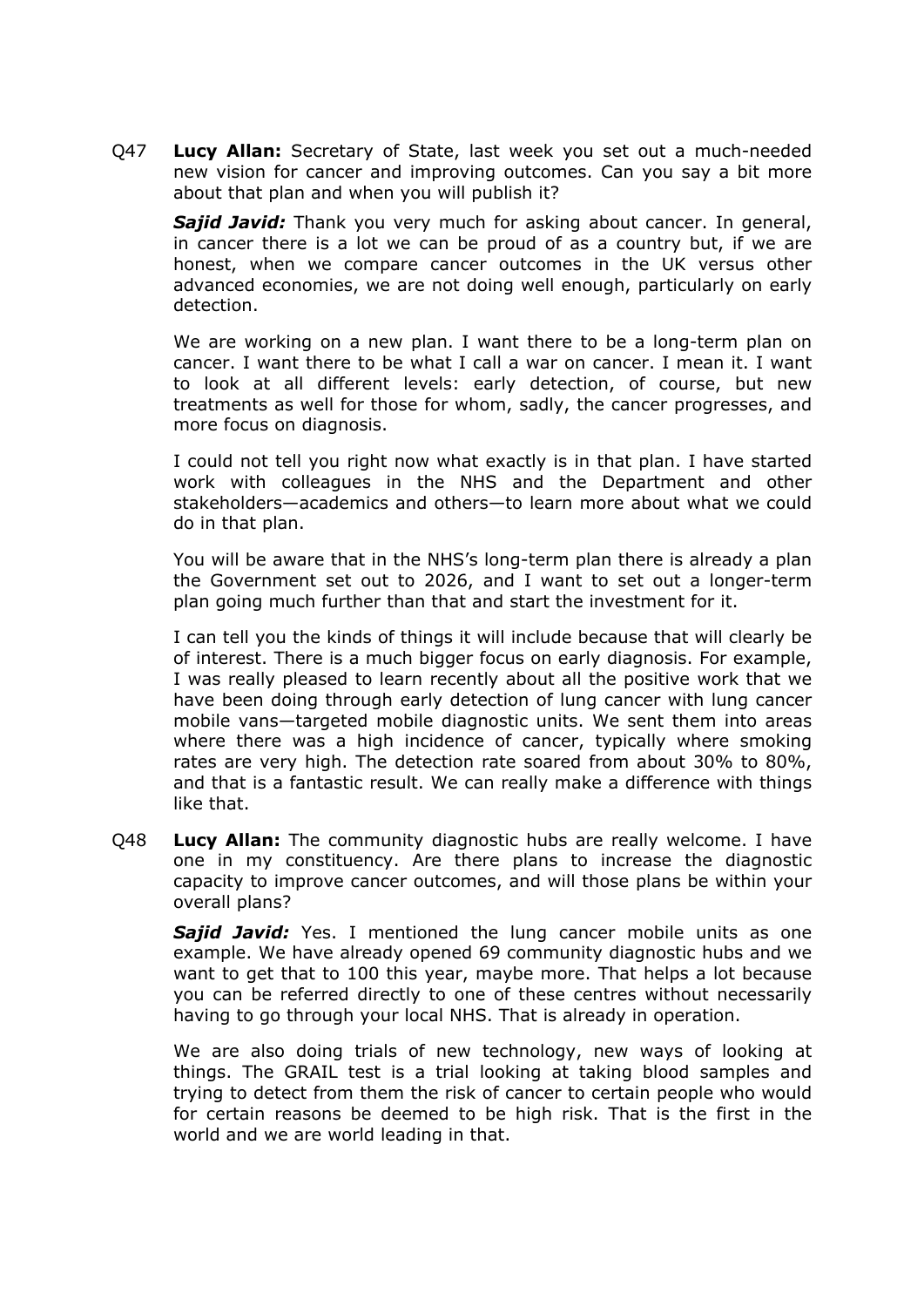I am also trying to see what else we can be doing with breakthrough technology to really help with early detection.

Q49 **Lucy Allan:** I want to push back on your answer to my colleague Dean Russell about mandatory vaccinations. You have said you are committed to mandatory vaccinations for NHS staff. If staff do not come forward for vaccinations in the way you have described, what is going to be the impact on patients? Are you comfortable with dismissing staff who have served the NHS so fantastically during the pandemic?

*Sajid Javid:* I will just take a minute on this as it is a really important question. The whole principle is about patient safety. That is what motivates me and that is what motivates the Government in this decision. It is about patient safety, and that principle is unchanged: patient safety must come first. What you have highlighted there, Ms Allan, is that when it comes to patient safety you have to think about the benefit of vaccination, and we have talked about that, and the cost element, if I can call it that, of some people who may, ultimately, whatever information you provide them with, for whatever reason, not get vaccinated. There will be a cost and no one wants anyone, not one person, to leave the NHS because of this reason.

When we made this decision, that was the principle and we weighed it up. The dominant variant at the time was Delta. The dominant variant now in fact, it is almost all cases—is Omicron. I have had representations made to me, not surprisingly, where people have said, "Omicron is Covid but it is very different in some key ways to Delta." Of course, that is factually correct. We know now that Omicron is more transmissible, which again emphasises the importance of vaccination, but it is intrinsically less severe. For some people, it is severe and it certainly is for the 15,000 people in hospital with Omicron, but it is less severe than Delta.

The principle has not changed, but the representations I get are some people saying that we should add boosters to our mandation. "If you are going to do it, add boosters because the Government and others have already set out the evidence of why two vaccines are not quite good enough; you need three." Others say, "Why don't you drop mandation altogether?"

I think it is right in the light of Omicron that we reflect on all this and keep all Covid policies properly under review. Omicron is different from Delta. Equally, we do not know what the next variant is going to be, and we talked a bit about that earlier, but we are reflecting on this.

Q50 **Paul Bristow:** Secretary of State, forgive me if you talked about the elective recovery plan before I arrived. I want to ask you a question on that. There has been a report that NHS leaders are resisting what they call "ambitious" targets contained within any plan. Do you agree that ambitious targets should be included in the elective recovery plan to focus minds? What would happen if an NHS trust failed to meet these targets?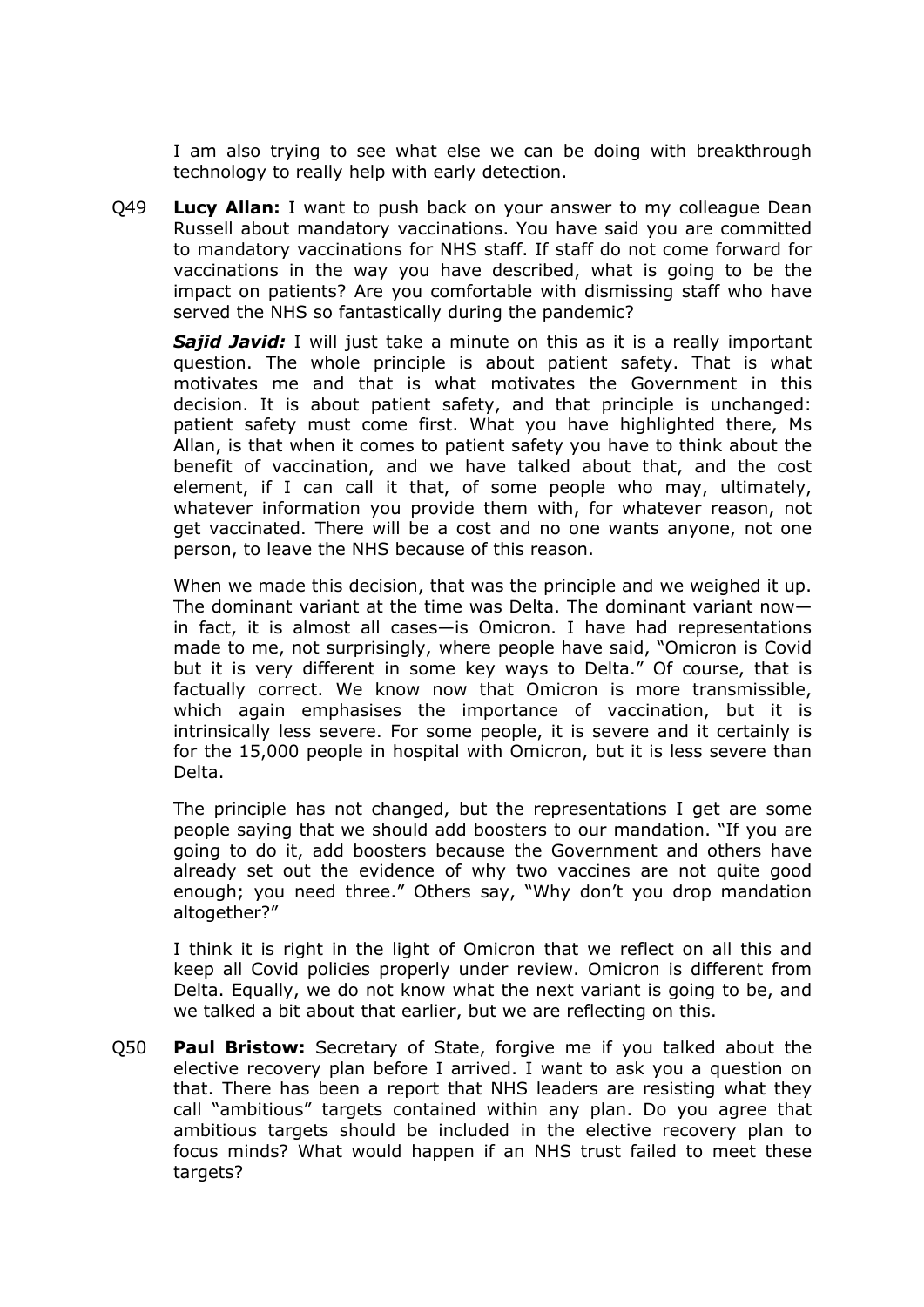*Sajid Javid:* I absolutely agree it should be ambitious. There are lots of reasons, not least I want to get through as many electives as I can. There is a lot of money being put into electives, and we have a duty to make sure all of that is being well spent and the taxpayer is getting the most out of that.

I have not seen reports about resistance. Obviously, NHS England has all the various trusts underneath it and it is not as though I would speak to every individual trust independently, but I have not seen evidence of that. In fact, I would say the opposite at this point. In working on the elective recovery plan, which we will publish, we have seen very good co-operation and partnership work with the NHS.

Q51 **Paul Bristow:** The second part of my question was: if these targets were in place, what sanction or encouragement is there for trusts that fail to meet those ambitious targets?

**Sajid Javid:** I would say a couple of things. First, in terms of incentives, we are making it as easy as possible to reach those targets with some of the things I have mentioned already. There are new ways of doing things. We have already started some of those: the community diagnostic centres, the 44 surgical hubs that we have already opened during the pandemic, and the greater focus on digitisation. This is all an important part of it.

You talk about sanctions, but the way I would look at it is we have to do everything we can to make sure the leadership of every trust is as good as the best. There is a big variation in leadership. Already in the job I have seen trusts which I think are remarkably well run. You can really see the results, even before the pandemic but especially as they have been tested a lot during the pandemic and they have come out of it with great leadership.

I have seen other trusts that are consistently failing. They are failing local people. They are failing whether it is delivering on electives or other types of care, and that is a problem. There is an independent leadership review because I want to see how we can replicate the best and spread it throughout the NHS.

A final thing I would say on that is that we must be radical in the changes that we make. That elective waiting list is huge. No one wanted to see a waiting list at this level. We all understand why we have this Covid backlog, but if we are going to get through it far quicker than in the past when we had such waiting lists we have to be radical in the changes that we make and how we make them. For example, we are not making the most of digital technology. During the pandemic, we had over 25 million people download and use the NHS app. That is just one example. Just think of what we can achieve with the patient/NHS relationship in terms of the information to them, the transparency, seeing them more quickly. That is just one example of how we can improve patient choice.

Q52 **Paul Bristow:** There is a thought that targets lead to perverse outcomes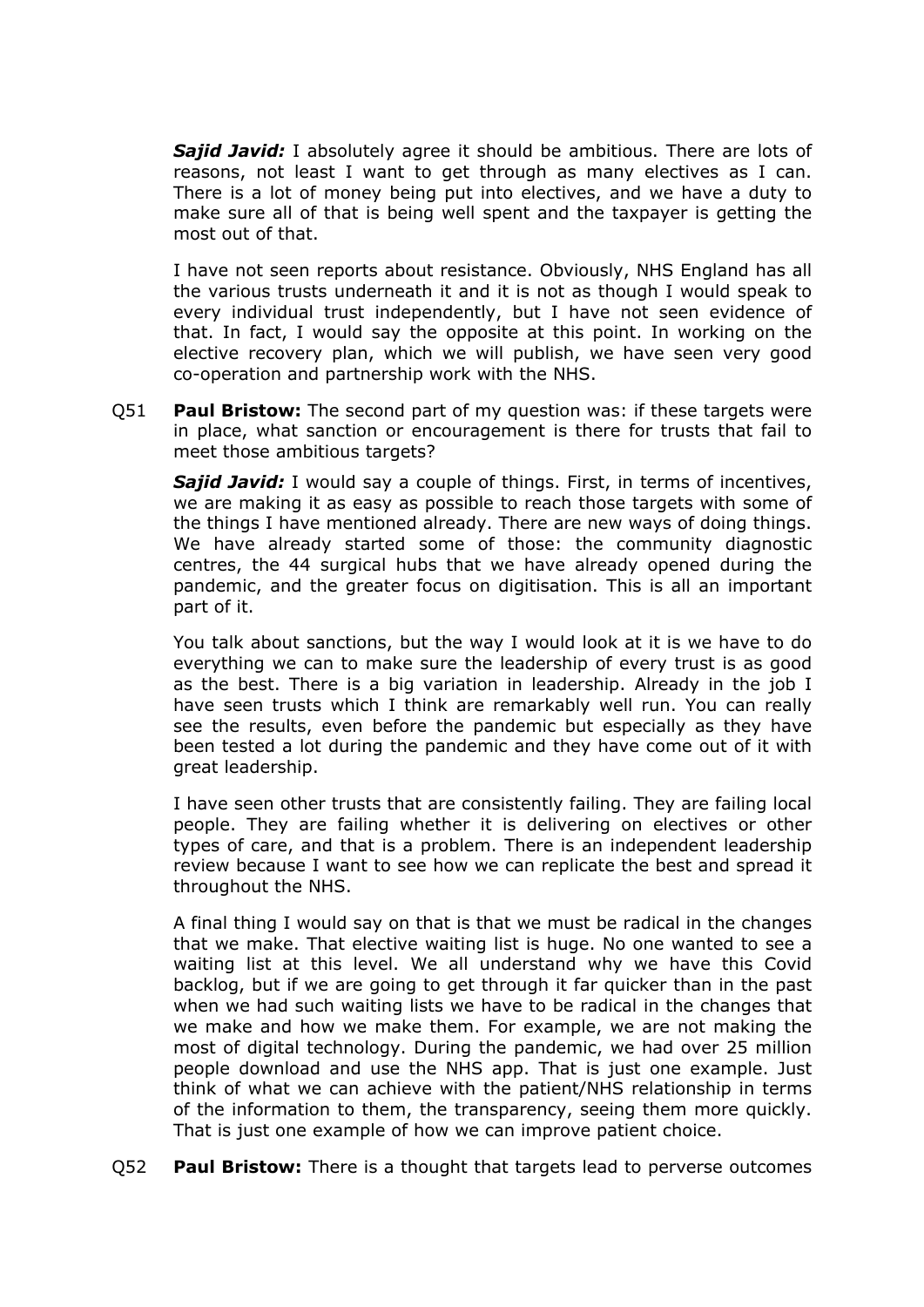and incentives. I am a huge fan of targets because I am a huge fan of transparency and accountability. Will NHS England regularly report on achievements against any targets that are contained within the elective recovery plan?

*Sajid Javid:* Yes, it will. On the value of targets, of course targets work if they are the right targets. In the NHS, I have already noticed there are targets that are the wrong targets, and we have to change them. The four-hour A&E target is the wrong target. It does not work. It leads to really perverse outcomes. If you look at some of the NHS trusts, all of a sudden, when the individual in A&E has got to three hours and 59 minutes, guess what—they are just admitted? That is a poor outcome. There may have been a good reason to have that target in the past, but you have to keep those targets constantly under review, and I am doing that.

**Chair:** Last but not least, we had some questions from members of the public who asked us to put them to you. I am going to hand over to Laura Trott for the final set of questions.

Q53 **Laura Trott:** I am going to read the five questions from the public and, given that the Minister is on his feet, I would appreciate some fairly brief answers if you can.

The first one is from Marina. With restrictions being lifted, when are births being reviewed? It seems nothing has changed since 2020. To sit alone for hours waiting to go to theatre is not right. Both of us will have had PCR tests. Why is my partner having to wait outside the hospital?

*Sajid Javid:* That issue is being constantly reviewed and there have been significant improvements as we have learnt more during the pandemic with the protections that we have—with the testing, for example, and PPE. With the Omicron wave, I know the NHS has looked at seeing how it can make even further improvements.

Q54 **Laura Trott:** More broadly on visitors, when are you planning to review restrictions? Obviously, families and friends are advocates for patients and there is a real and significant deficit in care because they are not able to come in with them. When are you going to be able to remove those restrictions within the NHS more broadly?

*Sajid Javid:* When we set out the living with Covid plan we will have a lot more to say on that. We are not just going to wait for that. If there are any improvements we can make in the meantime, we will.

The tricky bit is always trying to get that right balance between protecting patients and making sure that their loved ones can see them. The benefits are not just for the patient, but for the whole family. The infection prevention and control rules are set by the UKHSA, and they are constantly under review. When Omicron began, we brought them in to try to control the rate of infection, particularly in hospitals and care homes, and now we have gradually started to move back from some of the rules.

Q55 **Laura Trott:** Can you guarantee they will not be there in the long run?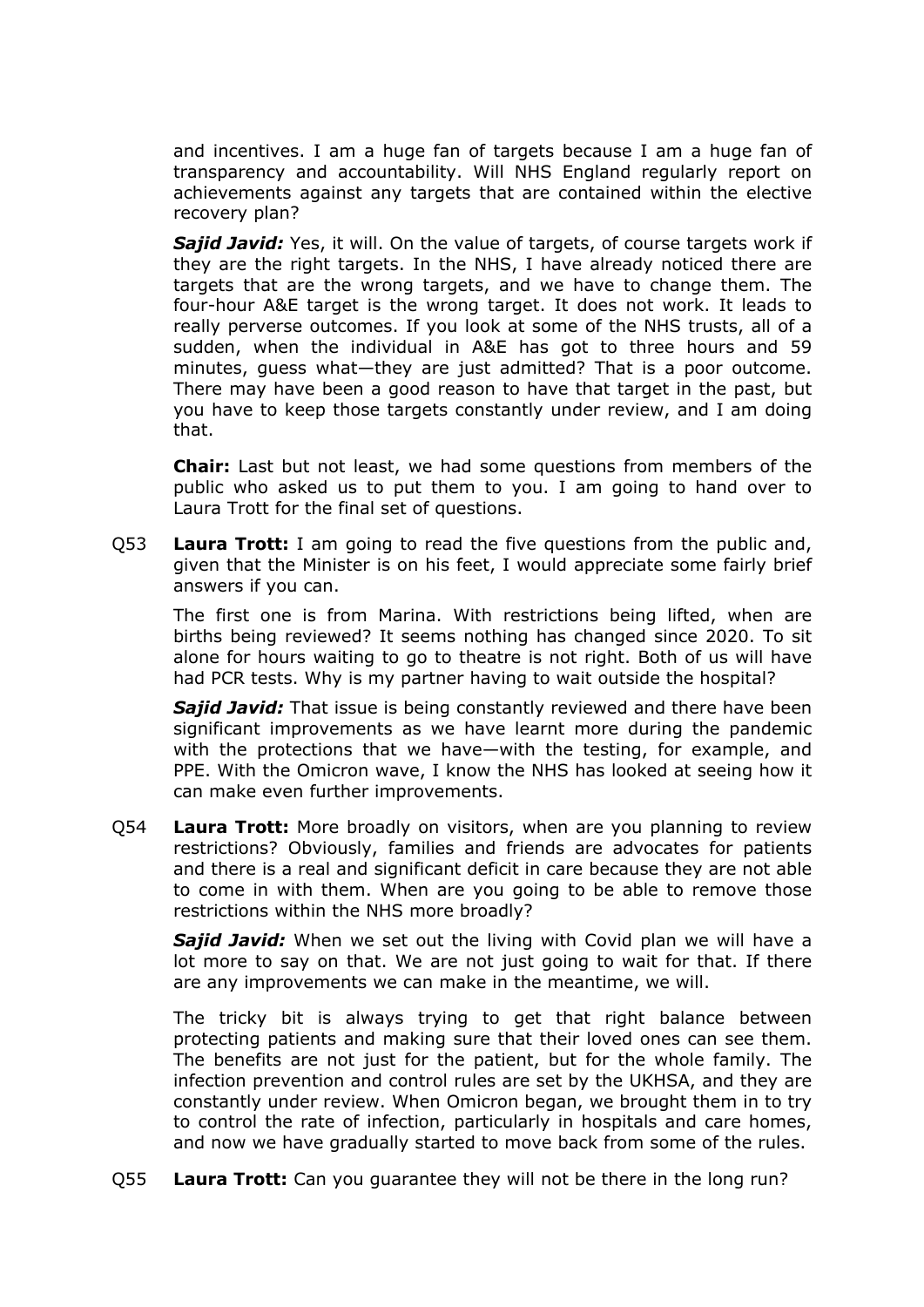*Sajid Javid:* As we learn to live with Covid, there are some obvious things we should do differently in infection prevention and control. We should keep some things, if they make sense, in place.

It is not just Covid infection. If you are in hospital, for example, there may be things that we have learnt from Covid where we think, "You know what, maybe we weren't doing protection from infection as well as we could have in hospitals." So there may be some simple things that we can continue. As a general rule, I think we should try to remove as many of the Covid rules and regulations as we possibly can, as long as it is safe to do so.

Q56 **Laura Trott:** Moving on to the second question from Jerusha, which you have touched on slightly already: when will the elective recovery plan be published? Will you commit to a ring-fenced cancer nurse fund to double the number of cancer nurses by 2030?

*Sajid Javid:* I was planning to publish the elective recovery plan in December and then Omicron came along. I hope to get it out as soon as I possibly can in the next few weeks. I just cannot commit to a date today. It is a priority and you should not have to wait too long.

On ring-fencing spending for a particular part of the workforce, albeit a very important part of the workforce, as a general rule I think ringfencing is not the right way to go. It might sound good, but I think it is important to let the NHS, when it is looking at all its needs, decide how best to allocate the funding it has for workforce.

Q57 **Laura Trott:** The third question is from Paul. How much of the £36 billion extra funding for the NHS is going to dentistry?

**Sajid Javid:** I could not tell you how much of the £36 billion. I do not think much of it will go to dentistry because it is very focused on electives—£8 billion of it, £5.4 billion on adult social care, just under £10 billion on vaccines, therapeutics and PPE, and then there is a big chunk, £4 billion or £5 billion, that goes under the Barnett formula. Dentistry is hugely important. It is a priority and that is why just today I announced an extra £50 million, paying for 350,000, I was going to say procedures, but fillings and things.

Q58 **Laura Trott:** The fourth question is from Stephen, who asks: what steps are the Government taking to reduce the racial disparities in the use of the Mental Health Act?

*Sajid Javid:* In our current long-term plan in the NHS that is a recognised issue because there are some serious disparities, but I think that the bigger change will come through our plans for reforming the Mental Health Act, because I think the way that Act is structured has led inadvertently to some of these challenges.

I know there is racial disparity in mental health, and that is really important, but there are also concerning racial disparities in healthcare that I have noticed more broadly. Recently, I set out some of the concerns I had over the pulse oximeters that were used during Covid and